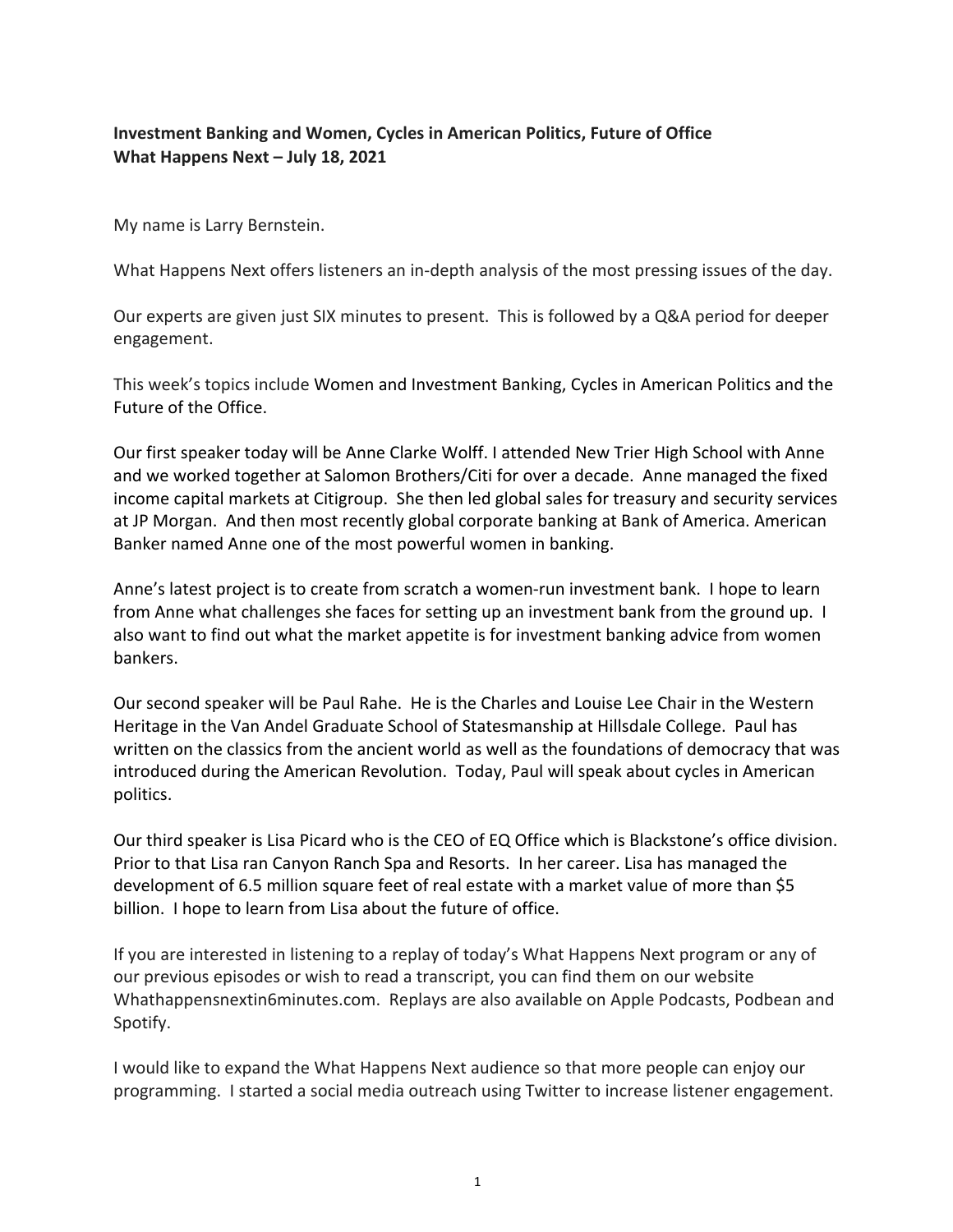Please use twitter or email me to ask questions during the live discussion. Our twitter username is whathappensin6, where six is the number. I want to hear from you. You can always email me at larrybernstein1@gmail.com.

I have asked Susan Saltzstein who is one of my best friends. Susan is a partner in litigation at Skadden. She will join me in asking questions.

Our first speaker today is my good friend Anne Clarke Wolff.

#### Anne Clarke Wolff:

Great. Thanks, Larry. And it's great to be back with the group again. Since leaving Bank of America in January, I've decided to try to tackle some of the inherent challenges in the investment banking industry. I'm launching a new firm called Independence Point Advisors.

So why? The current incentives on Wall Street have led to a decline in thoughtful corporate finance advice. Bankers focus on league tables and near-term ambulance chasing. Conflicts are abundant. Compliance restrictions frustrate. Public scrutiny on compensation has led to \ high stock and low cash compensation that frustrates many.

What do I hope to build? A place where exceptionally talented people with high content can provide great advice in a new ecosystem with attractive incentives. Elements of the old Salomon Brothers. What will we focus on? Independent capital markets advice, especially in the act of debate, whether founders should do an IPO versus selling to a SPAC.

Fixed-income capital markets advice given the absence of highly experienced people who are independent of the big balance sheet banks, and co-advisory and M&A to compliment other advisors' perspectives.

We hope to leverage a community we've curated of over 500 women who serve on corporate boards. Can they help us identify companies who are unhappy with their bankers? Can they point out where an independent advisor could be helpful in a key transaction? I've also discovered that there are talented people who would like to act as senior advisors partnering with an advisory firm, but they want part-time or flexible time that is compatible with other board obligations. And finally, is there a model where a modern firm can be flexible in location with less than 100-hour work week increments?

What will be different? The key punchline is these exceptional people will be 70% women and minorities in a women owned firm. We will only succeed with exceptional talent and I'm mindful to not lead with diversity, but the question is whether diversity can be an added as a competitive advantage.

Does diversity matter? There's been a lot written on the topic, and I know this group will have strong opinions. You could say diversity's the result of a level playing field in a competitive environment, unless you believe white men have a monopoly on excellence, diversity is inevitable when the playing field is leveled. But does diversity lead to better advice? After 32 years of experience inside the three biggest banks, I've witnessed the benefit of diverse teams, as well as the lack of cognitive diversity and client problem solving.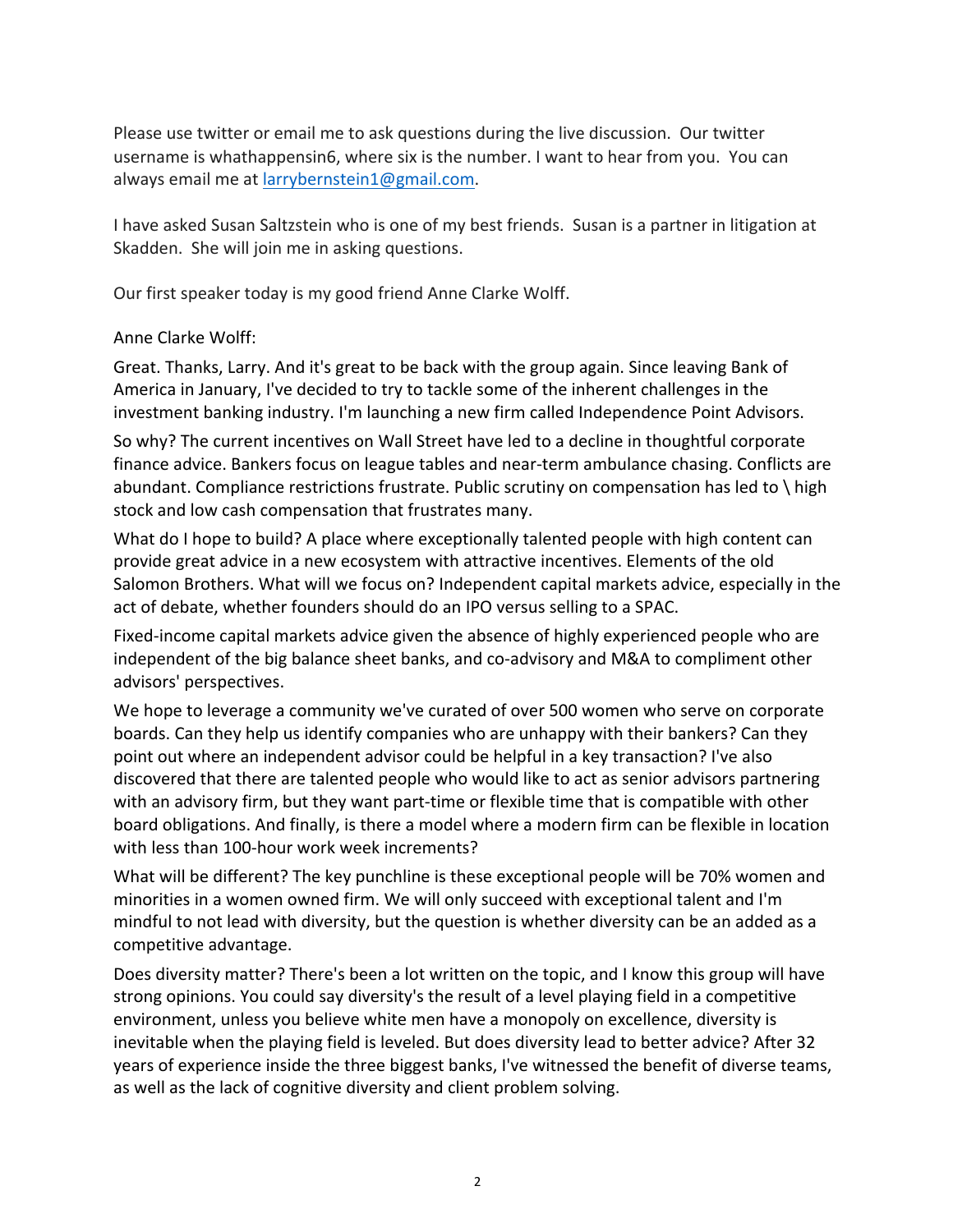There are fewer women managing directors at each firm today than there were at Salomon Brothers in 1990. When I was hired, I was interviewed by a female PhD in Math from Arkansas, a Lebanese man, a woman M&A banker and a red-haired Midwestern man. This lineup would be unheard of today. While personal experience is always anecdotal, let me share some of the data that I've found interesting. An enterprise decision-making platform studied business decisions made over a two year period, and they concluded that diverse change make better decisions 87% of the time, with geographic and age diversity the biggest contributors to improve decision-making. Mostly female organizations were 44% more likely to include men and women in decision-making 69% of the time, compared to mostly male organizations, only 48% of the time.

HBR published an article on why diverse teams are smarter, and that they boiled it down to three key points. They focus more on facts. They process facts carefully. They're more innovative. BCG followed this up with their own view in The Mix that Matters: Innovation through Diversity, and found the companies with higher diversity in management earned 38% more in revenues from new products and services than those with lower diversity. And finally, the Pew Center studied areas where women are stronger. They're 34% better at compromise, 34% more likely to be honest and ethical, 25% more likely to stand up for their beliefs, and 25% better at mentoring.

That's a lot of data, and knowing many of you, I know you will say, "Well, this isn't causal." Let's address the data. From my own experience women and minorities have had to be exceptional to secure a seat on Wall Street, and then to survive and advance. I'm simply going to curate a group of talent that's always had to be exceptional, had to work hard, had to differentiate themselves by the quality of their advice and commitment to clients. No, I am not aspiring to be a 100% anything. Not a 100% woman or any one group, and white men are absolutely part of the solution if we're going to drive true diversity of thought.

Then the question is, do companies care about diversity and their advice providers? In the capital markets there's clearly a growing trend for companies to include minority firms, most of which came out of the municipal bond market, and interestingly, none of them have tried to create a scalable advisory business or hire talent from the street. And yet, according to Refinitiv, minority banks took part in 29% of the debt sales this year versus 22% last year, which represented 43% of the proceeds in the US investment grade market; up from only 33% in 2020. But in M&A, do I think companies really care about diversity and their advice providers? Is this the last frontier? If they don't currently care, I think they will. Investors for a variety of reasons believe diversity is better, and are walking the talk with their capital.

And there are four themes related to M&A advice. The first is the trend to clearly add a second independent advisor to a meaningful M&A deal. Independents have seen their market share grow from 5% to well in excess of 18%. The three or more women on corporate boards, when will board members ask about the diverse representation of their advisors? If companies can get great advice and show some of their fee stream is supporting a challenge or model to improve Wall Street diversity, could we benefit? And finally, will LPs continue to challenge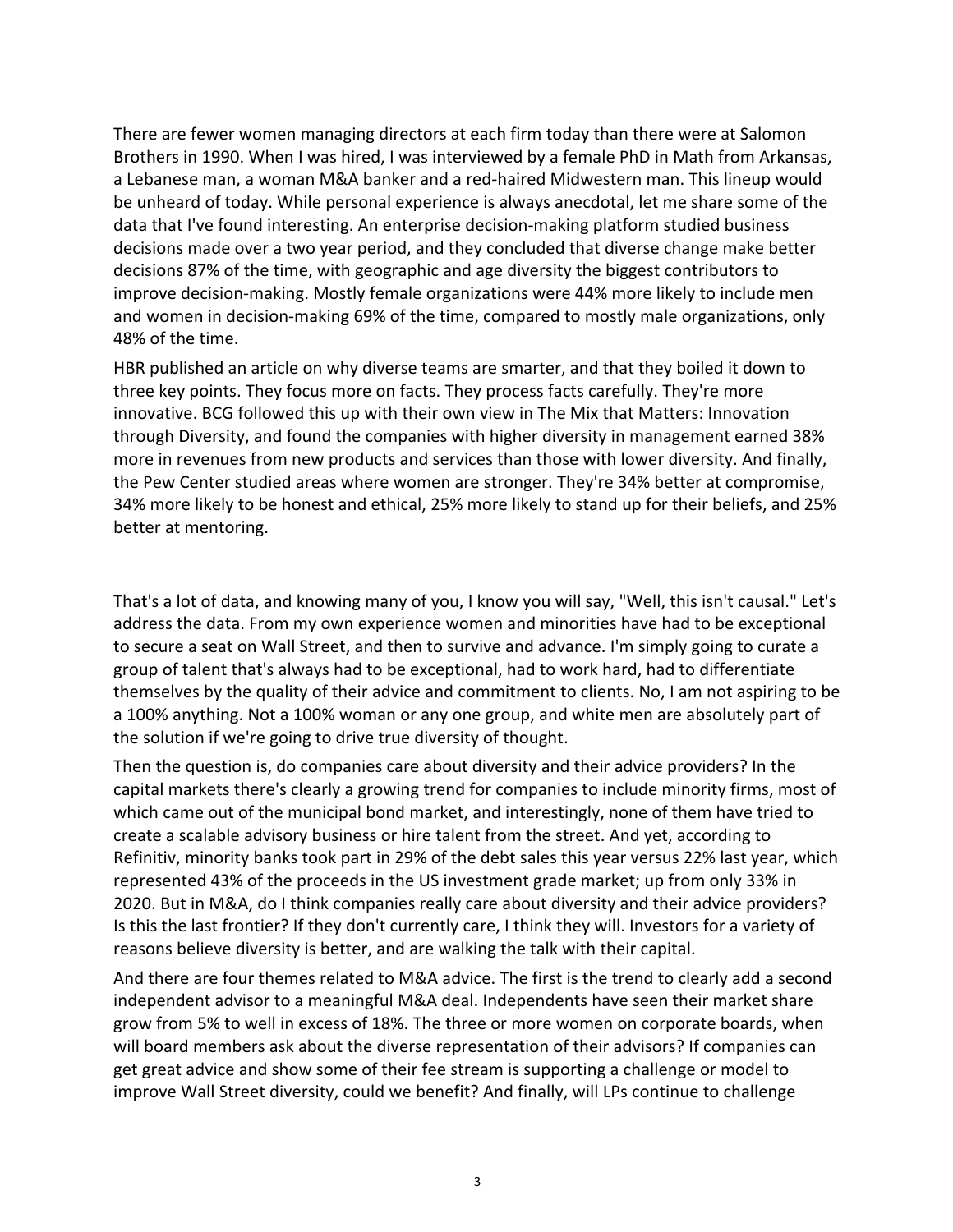private equity firms and reward firms that take creative approaches to building the pipeline of diverse talent?

Can this succeed? The first challenge is there aren't that many women left on Wall Street and many are risk averse despite the fact that what I'm building will offer them far superior economics. Will the big firms fundamentally fix what's required and hold on to this diverse talent? I'm willing to bet not, given what we're seeing and the female exodus from the workforce, especially during COVID. And then finally, are there enough companies that want to play a role in broadening representation of Wall Street? Here I'm optimistic. And I would close by saying, come join me or hire us. Thank you, Larry.

#### Larry Bernstein:

You say that there are fewer women on Wall Street and less diversity in Wall Street than when we started in Salomon. I started at Salomon Brothers in the Capital Markets Group in 1987. The head of my department was Jessica Palmer. We had probably at least 50% women in our department, all in very senior positions. Why has there been a decline in women participation in the management of investment banks, what's driving that?

#### Anne Clarke Wolff:

The first observation, when it was most noticeable to me, was there was a big exodus of the population right behind me during the mid to late 90s when candidly a lot of women were dating men who became incredibly wealthy with the emergence of private equity and hedge funds. As the work and the culture within the firms got frustrating, it became even easier for people to leave. But I would say there are three factors that are still true 20 years later. People leave because of inclusion and I think that what you're seeing, in fact, following me too, was inclusion was getting even worse. You and I joked about when there was a stripper on their trading floor at Salomon. Women would say, "That's fine. Just include me in enjoying that rather than excluding me."

The second point would be the quality of the work and especially the quality of the work for this generation has become... There's even less client contact today than there was 20 years ago, and so you could spend three years at the beginning of your career in investment banking and not meet a single client. And so I think that if you're just sitting behind a computer till one or two in the morning, I think that you're going to see less and less willingness to tolerate that. And then finally, the data's pretty clear that role models really matter. It's a big issue, especially for black and Latino candidates coming up, that they see just a complete absence and void at the senior levels, but even for women. The number of women I had to counsel on, "Yes, you could actually have children and do this job," was stunning, and the number of those role models frankly have vanished, and so I think a lot of people in a very vibrant economy are choosing technology and other sectors.

# Susan Saltzstein:

Anne, it's Susan Saltzstein. It is incredible, those statistics, and I think that what you've described anecdotally from my perspective is what I'm seeing also in the law, which is that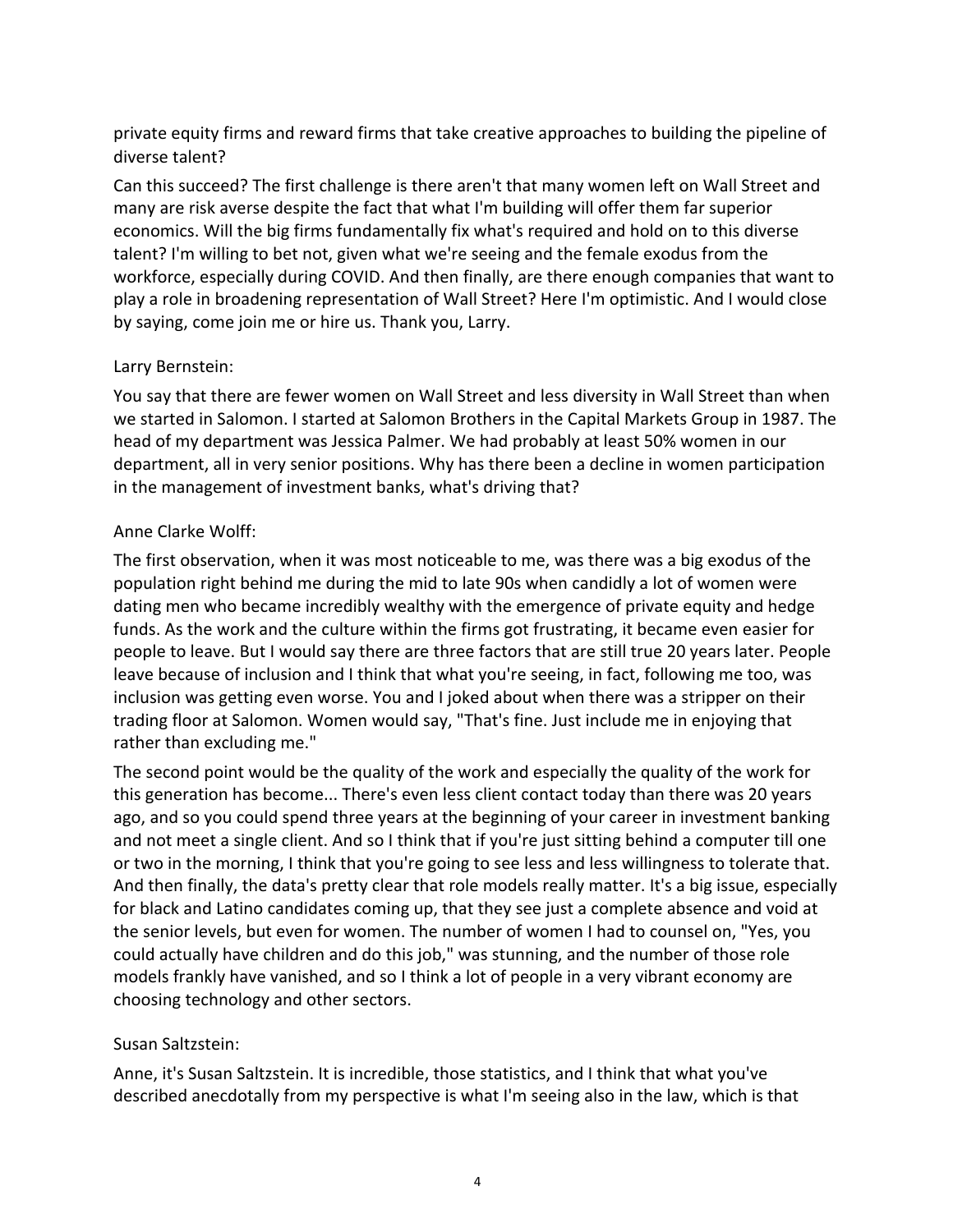women are leaving in greater numbers and choosing pathways that don't lead to partnership. And so I guess one of the questions for you is what about the bottom up? It seems that we're focused on, which I think we should, on women who have the experience already to be marketable to companies, to boards. What about the daughters out there and what do you think in terms of changes that need to be made to make sure that our daughters stick around in the various firms around Wall Street?

# Anne Clarke Wolff:

It's a great question, and given that our daughters are right dead smack in this demographic as 20 year olds. It's amazing that our daughters and their friends wouldn't even think about either of our careers right now. A big part of my passion is being committed to being 70% women and minorities at all levels, and the first thing I would do is a massive sophomore college internship program, because if you don't go to women and minorities when they are freshmen in college and say, "Try it," they don't believe that this world is even open to them. And so no matter how many times Goldman Sachs wants to think that they will show up at a campus, they're going to end up largely with self-selection with the people showing up to that meeting.

To me, this is you've got to start early. You've got to give people that first positive experience, and I do think that they're going to force us to change. And what I find in talking with a lot of young women is when I talk about modernizing investment banking, what should the role of social media be in an industry that's been scared to death of social media? Where's the role for financial technology? I see a real opportunity to try to be a digitally native investment bank. And then the final component is, going back to just this whole concept of flexibility, I am thrilled that the three big bank CEOs are taking a very 60-year-old male approach to return to the office, because I don't think that the talent in the next generation is going to put up with that for much longer. And so I'm willing to take the risk that if we can make the work interesting, create some elements of flexibility, and I'm not naive to think that transactions can be done in a flexible time period. But I think that there's a way to meet this next generation in a very exciting way, and I'm hoping that their passion for mission will make them want to be part of what we're building. It's a big part of what motivates me to try to do something that will be inherently difficult.

# Larry Bernstein:

We've got a question from Claire Graham. Claire is an intern on What Happens Next? Her question is, "Do you think that the maternity leave policy is that what's driving women away? Is it that it's too challenging to have children while working for the bank? If so, how would you change the maternity leave policy to allow women to stay?"

# Anne Clarke Wolff:

So a great question from Claire. So as the mother of two kids, I took both of my three-month maternity leaves, but frankly, some of my best client relationships are because I was on the Blackberry when I was waiting to go into labor, not because I was a great banker, but because I was bored. You're sitting there, waiting for something to happen that you can't control. I think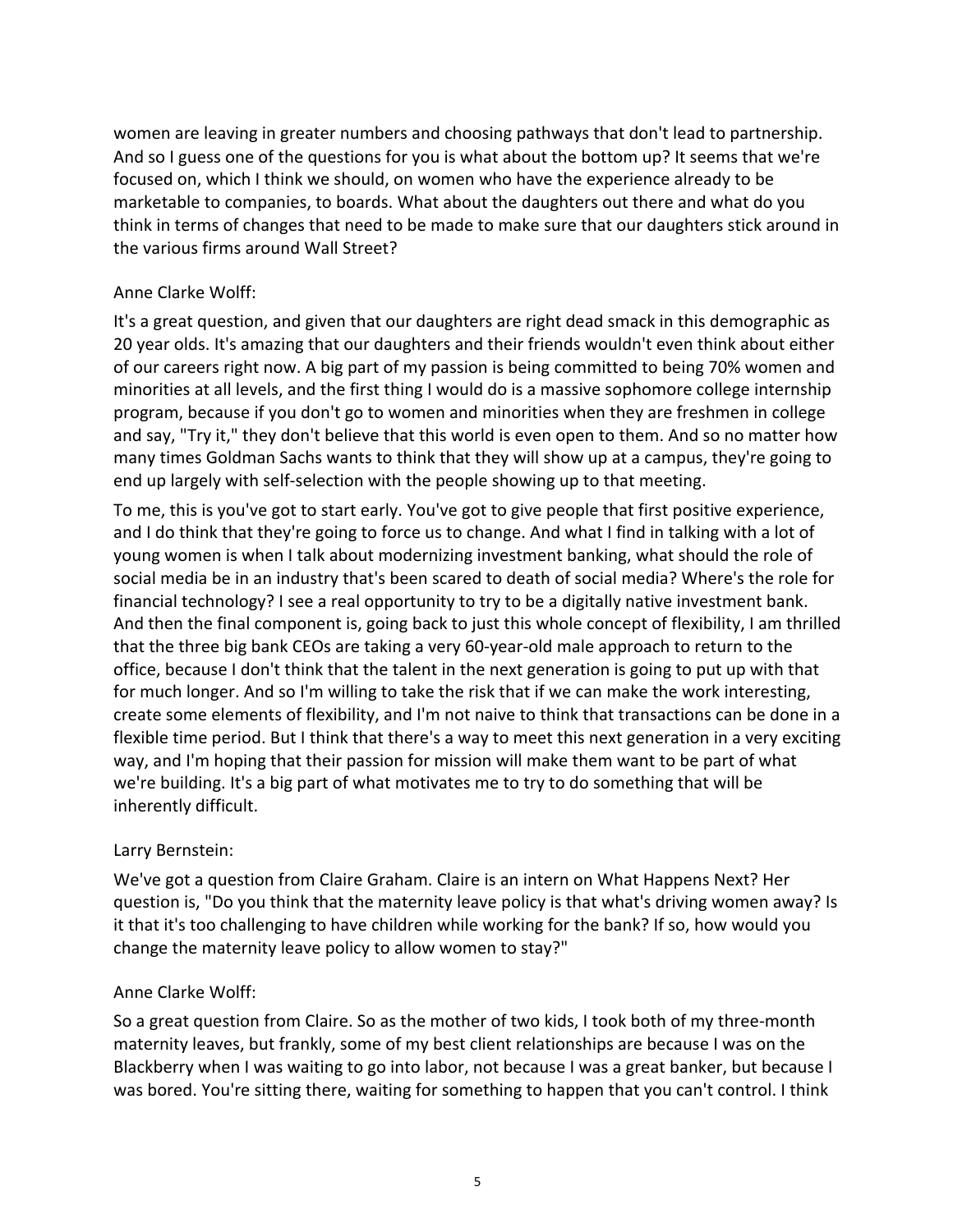the issue is less about maternity leave itself, and believe it or not, up until very recently, almost all of the big banks would cut women off of their email and their technology when they went on maternity leave. Talk about feeling like you were left out, and it was very hard then to come back to work. That's one of the things that we worked hard to change at both the B of A and at JP Morgan, was just the absurdity of that policy.

The real answer isn't maternity leave. The issue is role models that show you can actually have kids and make it to your daughter's soccer game, that you can prioritize the piano recital. The way that I've always led both men and women is I'm very clear to say, "If you think there's a choice between your child or your family and your job, there actually is no choice. You choose your kids. You choose that life experience, and the clients and the work will largely accept that."

The real issue with maternity leave is that young women tend to worry and anticipate a problem long before the problem exists, and so they tend to take themselves out of the running for sticking with it, thinking it will be a problem five to ten years from now. So my brilliant advice is just keep showing up. Show up, and if you enjoy your job, you're going to figure out how to make it work. The corollary to that would be the women who leave the workforce for more than a year, it is nightmare getting back in. I hope I'm going to figure out an angle of how to bring back some of the incredible talent, because the world massively discriminates against women who take time off to raise their kids. That just can't fundamentally continue, especially in a very tight economy.

# Larry Bernstein:

You mentioned flexibility in your plan. Here's what you said. "I'm looking for part-time women with flexible time, flexible location, and with less time constraints." Is that the critical variable that the major investment banks are missing, and is it that because the role models at these banks are individuals who work 100 hours a week, are available all the time, are on the plane all the time? Is it a problem with the role model? Is it a problem of the inability for firms to find big time jobs for part-time flexible time professionals?

# Anne Clarke Wolff:

So it's a multi-part question. Do I believe that every CEO knows that they have a problem on diversity? Absolutely. Do I think one level down from the CEO, they probably know that? Yep. But then when you get three, four, and five levels down and you think about the group head in investment banking or, even worse, the vice president in investment banking, that young woman, the future Claire Graham, is going to be sitting there at one in the morning with a 95% white male population who thinks it's completely appropriate to be there until two in the morning. Despite the fact that I truly believe senior people want to address some of the underlying problems, most of what happens in the boiler room is happening late at night and more driven by the mid-level population.

In my own cynical view, and this is only my own view, is that this group frankly resents like crazy all of the talk about diversity. You don't necessarily see carrots for sticks. That would say at the mid-level you've really got to figure out how to keep as many different people in the game as long as possible.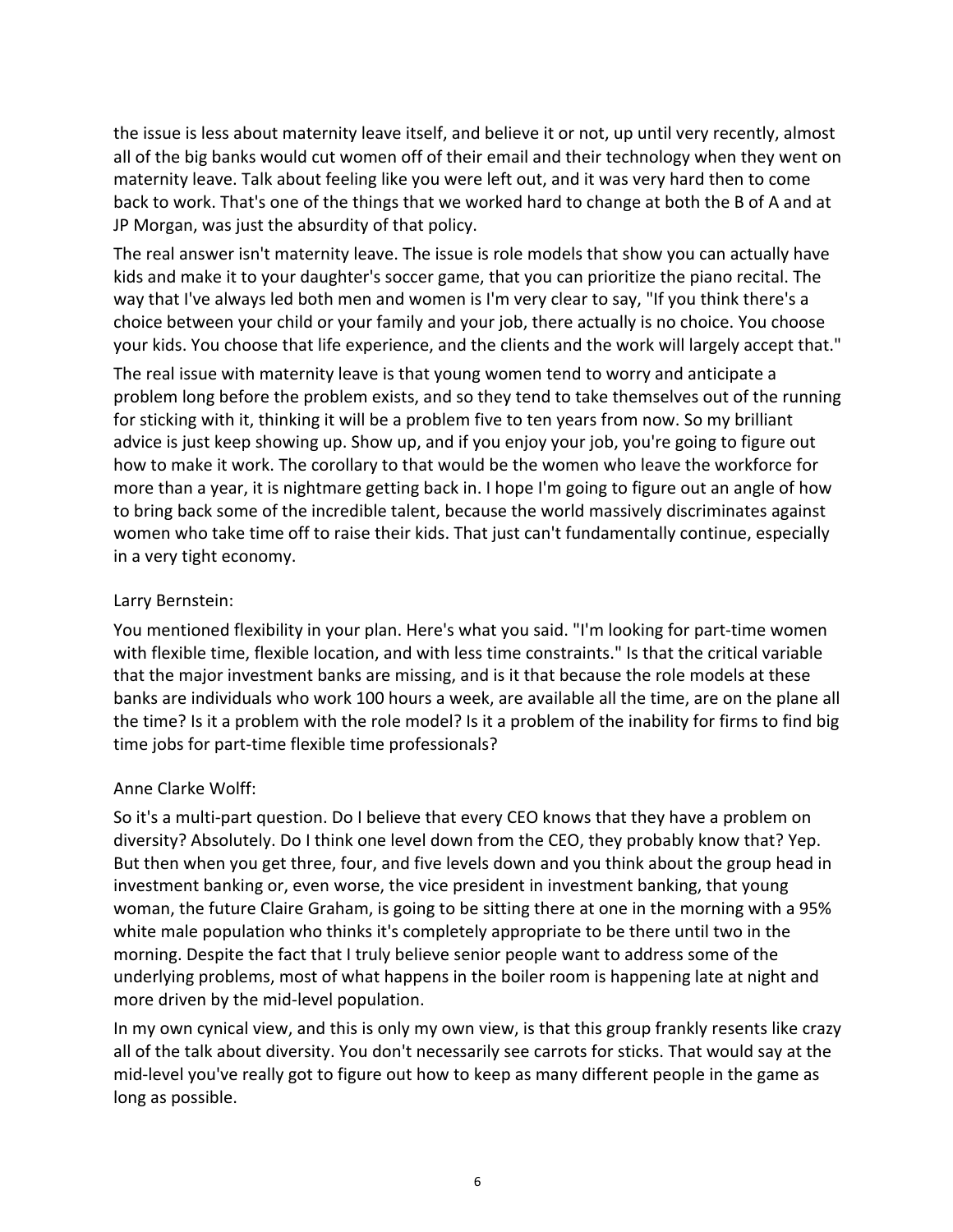So, coming back to your point on role models, if you don't see or experience that role model in your day-to-day existence, I think that's where a lot of people will just say, "It's too difficult." I had well-worn couches at both B of A and JP Morgan even when I was outside of investment banking, because there would be women on floors where they were the only person above an associate level on the entire floor. So yeah, it basically seeking me out. It's just somebody, frankly, anybody who could give them a perspective of how to make it work.

But I go back to a little bit also that when we started together at Salomon, Larry, an interesting data point would be I would say half of the men who we worked with in our early years had working wives. I do think that a man whose wife either currently works or used to work or, even better, the man whose daughter works is very different in terms of their role modeling on making this all happen compared to a population today which is in excess of 90% where people have a stay-at-home partner who basically takes care of everything for them.

I'd be lying if I said this is not an easy problem, but my own hope is if I can create a different ecosystem and if the minority is the majority and we want to deliberately change and leave the cultural baggage behind, I think that deliberate action will hopefully be really attractive to other people, including white men who want to see this finally change.

#### Larry Bernstein:

We've got another question from the audience. This one's from Valerie Blin. Valerie wants to know if the bulge bracket firms are really just doing cosmetic recruiting. She says that when she started at M and A, it was about a 40% class of women at the analyst and associate levels. But by the time she reached VP, it was all the way down to 5%, and it got worse from there. Is this just lip service, and what do you put the reason for why women dropped out at these banks at the VP and beyond?

# Anne Clarke Wolff:

So I agree wholeheartedly with Valerie. I do think it's lip service, and I wouldn't attribute that ... I've worked at the three institutions. It's not unique lip service. It's actually consistent lip service. The reason why is that the easiest place for the firms to measure and to try to show some progress is in the entry classes. From my experience, all of the firms are going to work really hard to be 50/50 gender balanced and to have very stated targets on both Black and Latino representation in the entry classes. But from the moment those classes come in, there's virtually nothing reported about the attrition. That, to me, is the most stunning fact, which is why when I reference the diversity back at Salomon, people continue to be blown away by that.

I've always believed you don't change what you don't measure. This is one of the core things, that the measurement, unfortunately, is just at the entry level. I would love to pick up people like Valerie and Valerie's friends, because the other factor, especially in mergers and acquisitions, is that the women who become technically strong will often feel like they're not convinced that they're going to be a future originator or rainmaker, even though they probably will be even better in the long run than some of their male peers. But I think a number of women have a hard time visualizing themselves as ringing the cash register.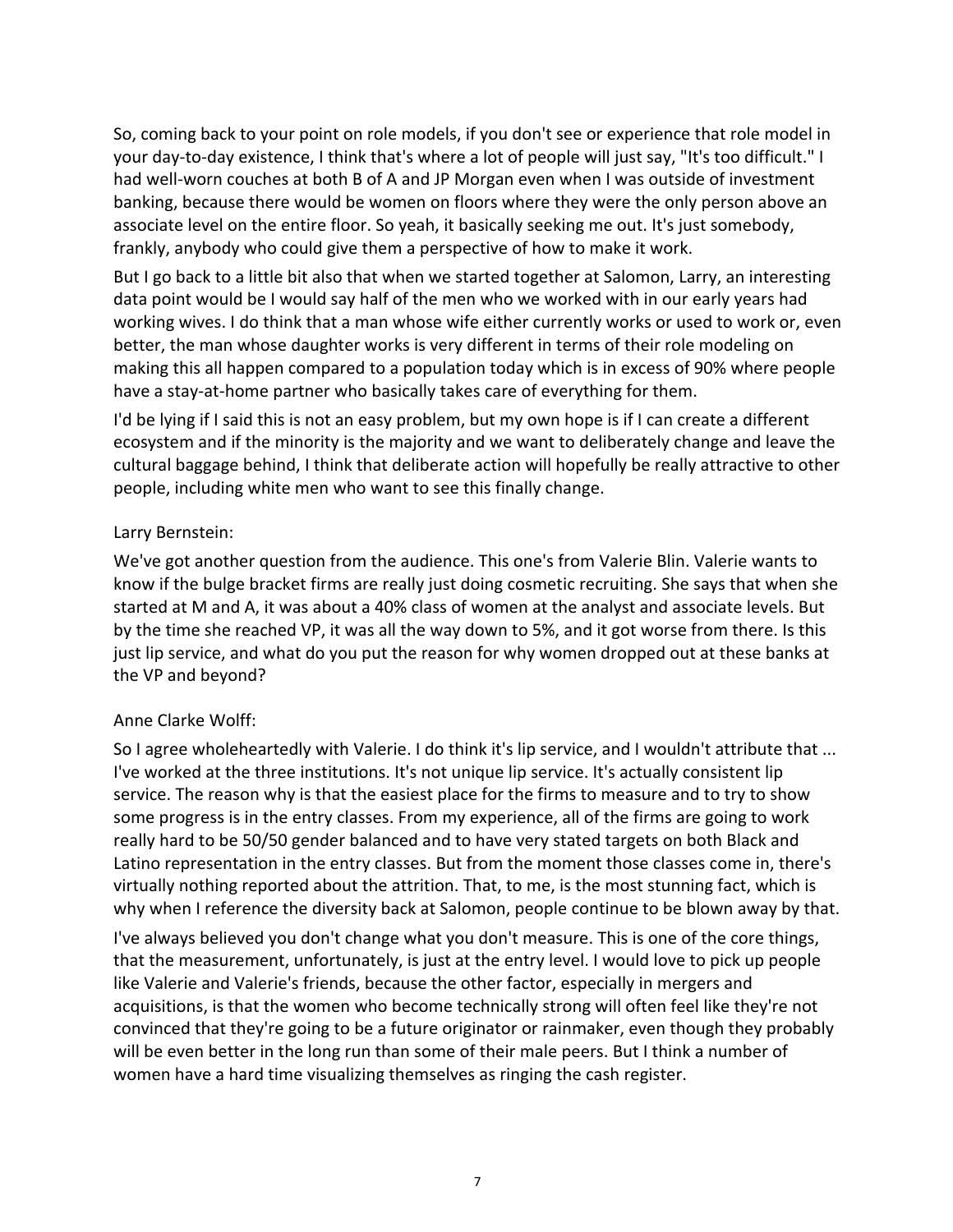My hope would be that I've got a great setup for those women. I'm going to need really strong technical M and A women, and I'm more than happy to help create the opportunities. But I think that there's a way for those women to really, really shine. But it is profoundly the worst in mergers and acquisitions, and the firms that don't have either capital markets and the big banks, frankly, are relying on their consumer numbers to distort the reality and make it look like diversity's actually improved.

#### Larry Bernstein:

Tell me a little bit about your business plan. How do you plan to get in the meetings? How are you working with partners? What's your attack plan?

#### Anne Clarke Wolff:

I've been really lucky that a global advisory firm who wanted to recruit me has actually been really interested by the concept. We're fingers crossed, deep into discussions about whether we could forge an affiliation with a firm that would both provide us startup equity, but then also really values the 15 women senior advisors that I've curated. I think they have woken up and realized they have less than a handful of senior women in their firm. They know they're showing up at key pitches and they're risking losing more and more business when they show up with 10 white men to a pitch.

You could cynically say maybe they just want to *pinkwash* their team. But I also think they realize that the women that we've curated have an incredible network of board relationships and certain areas of expertise. So for that exclusive right, they're willing to pay us a service fee to effectively tap into that network, and that allows us really to get off to the races quickly on building the capital market side of the business. We will file to be an independent broker dealer. We want to be an approved women-owned business.

The hope is that we find our way into at least the minority capital markets flow, which given the data I shared, that's an existing market that people see growing. But I hope we do a lot better than that, because I'm being, as you would expect, incredibly focused on exceptional people. I think if we can show that we have recent people with great advice, there's also a chance to supplement that with some key advisory assignments. So, fingers crossed. But to your point, I think if we can launch with a little bit of help and play into timing in the world that right now feels very favorable to us, I hope that will give us a fighting shot.

# Susan Saltzstein:

It does seem to me that with the movement both in the US and globally to increase the numbers, whether by statutorily or otherwise, women and minorities on boards, that's got to open up the avenues to your fabulous idea and business plan. Maybe you could talk about how you can capitalize on that, because it's often driven, relationships are driven by board members in a lot of cases. How do you think that will factor into what you're planning?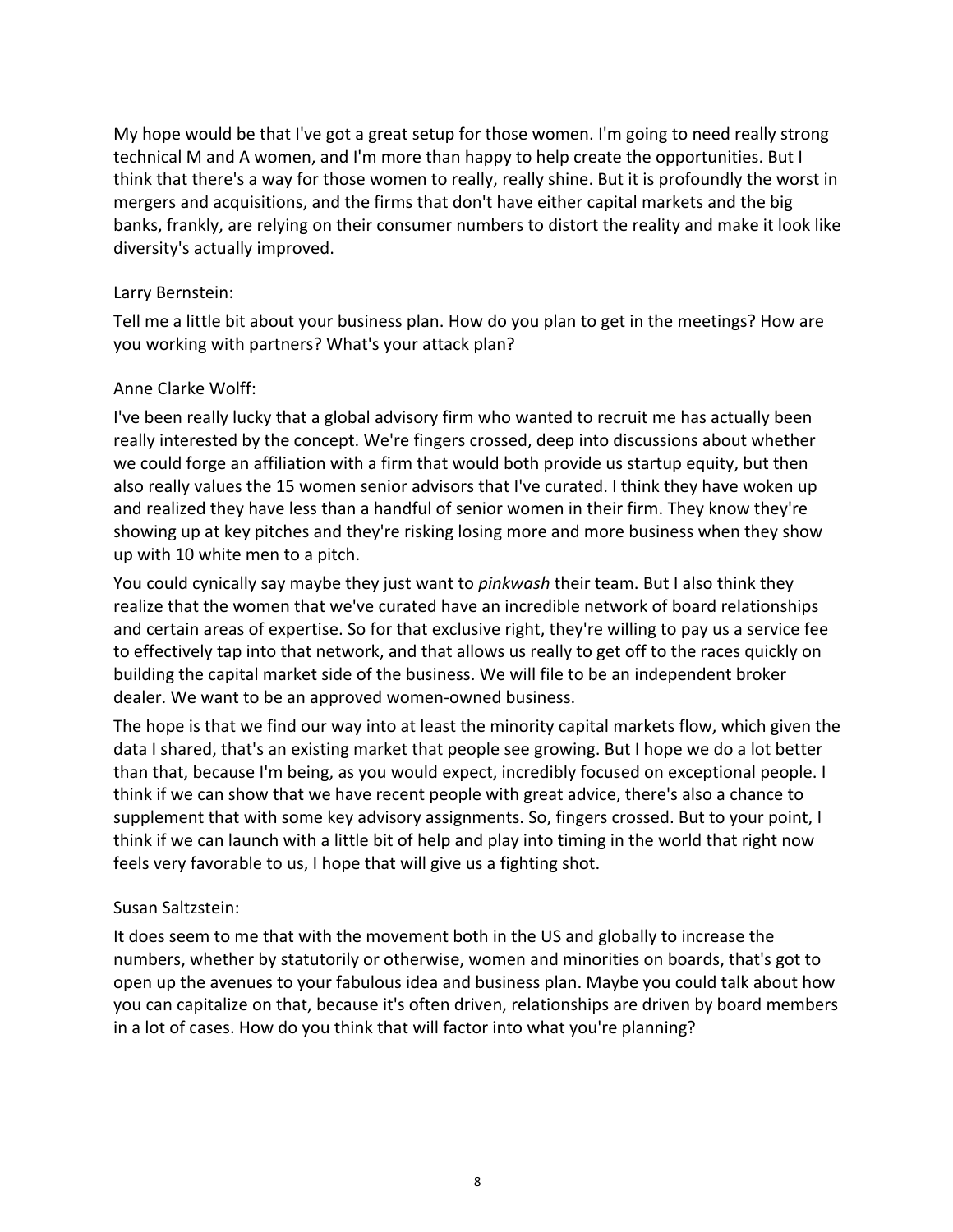#### Anne Clarke Wolff:

It's a great question. I have to say I really didn't know how deep and how powerful the group of women board members were until I started to focus on this about 18 months ago. I focused on it after I joined my first public board for a great company called Amphenol. What you realize is that these women take their board service incredibly seriously. They show up prepared. They want to ask great questions. They want to be current on all of the critical governance topics. My hope is that if we both continue ... and we curate content with these 500 women on average every four to six weeks. I think if we can first just educate and inform this group on the benefits of cognitive diversity, can they ask the question?

I'm not counting on a single woman handing us a piece of business on a silver platter. I don't think that would be fair, but I think if they ask the question, I think that will create an opening. Then if it's between hiring Evercore or hiring us, every dollar that they spend with us will also help the company work toward their own ESG objectives, which I think a number of directors are very focused on the big commitments that companies made to shareholders where they would be by 2025 on ESG. Hopefully we become a convenient way to get great advice, but also to increase vendor diversity.

I think you're going to see with a lot of companies already substantially through their board change composition, the question is what's the next place where ESG will go? I think vendor diversity is the logical one. You see it probably on the legal side. There are a handful of the companies I work with where the general counsels are demanding that the law firms provide a staff with diverse teams or the accounting firms. So, is it a crazy supposition that it would extend to financial services? Maybe, but maybe not. But it's a group of people that I also think just from a lead generation have never been tapped into. So hopefully we can help put a spotlight on all this talent and the role that they can play in driving change.

#### Larry Bernstein:

I have a question about minority municipal bond and corporate underwriting teams. Historically, when I worked in capital markets and then later when I worked on the trading side where I was, I worked with these municipal firms as a customer. It seemed to me that the minority firms really didn't add a lot of value to the process. They were definitely paid as you said, when they got 40% of the proceeds of the US investment grade market, but they were really neither really selling the bonds nor were they providing much advice to the corporations borrowing the money. How do you think about the success and failure of the minority firm model in the capital markets area?

# Anne Clarke Wolff:

That's a great question, and this is source of enormous frustration for the corporates who I know well. These big companies want to do the right thing, they want to spread their wallet and support the minority firms, but they're incredibly frustrated by exactly what you just said. I would share a couple of observations, and these are only my observations, this isn't based on deep data. The first observation is that at the firms I've looked into, virtually none of them have people with recent experience in a capital markets role on Wall Street. And part of that could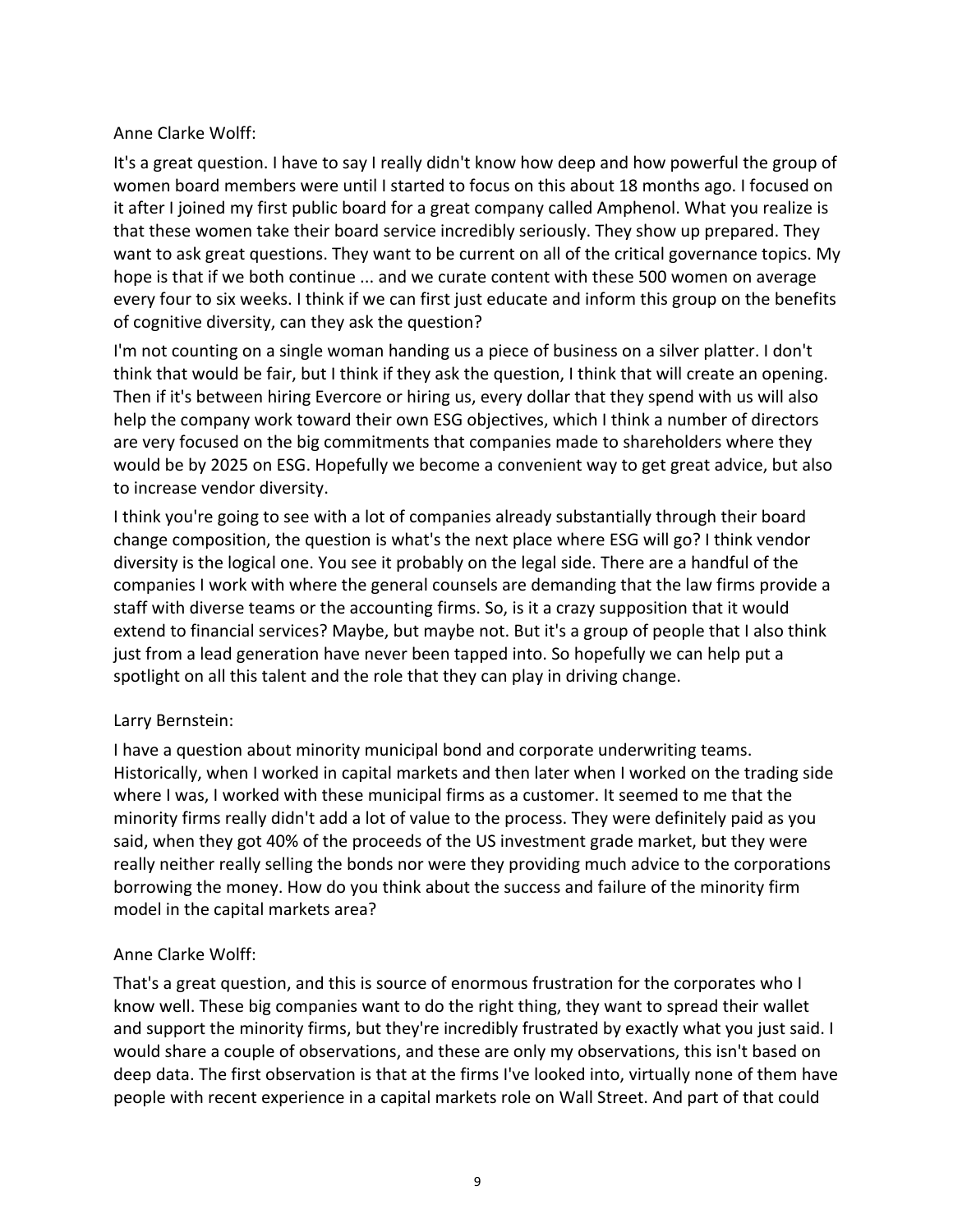be that they've not wanted to pay the costs of having to buy people out of other firms, so it may be that the economics just haven't worked for them. But they've largely relied on kind of home-grown talent or moving people, as you said, from municipal bonds, which is a completely different market than corporate bonds or equity capital markets. There's a significant training gap.

They're trying to use bringing orders in from their legacy municipal bond relationships as a way to prove that they're adding value. The challenge with that is most of us who've worked in capital markets know that hasn't really mattered for 20 years. In fact, it's probably more of a nuisance than really net new distribution to interesting buyers. And my hope is that without offending, the incredible hard work that these firms have put in, I'm hoping we can quickly draw the obvious conclusion that we have people who have run capital markets, we have people who've worked in syndicate and equity syndicate departments, and that there's the ability to lead with great advice.

And at the same time, the final important component is I'm committing to hiring minority junior staffing. And that's one of the biggest frustrations that corporates are observing. One of the biggest technology companies in the world wrote a paper on the lack of authenticity of their minority underwriters, because they found that there were actually very few people of color in the firms that were representing themselves to be minority underwriters. So I'm hopeful there's a real opportunity to improve upon a model that already exists and show that you can get great advice while also supporting the mission of hiring and training the next generation of talent.

# Larry Bernstein:

Anne, thank you. We're going to go on to our second speaker, Paul Rahe. Paul is the Charles and Louise Lee Chair in the Western Heritage at Hillsdale College, and he's going to speak today about cycles in American politics.

# Paul Rahe:

In November 1787, in writing to a correspondent on the subject of Shay's Rebellion, Thomas Jefferson observed, "God forbid we should ever be 20 years without such a rebellion." The real danger was that his compatriots would remain quiet under their misconceptions. In this he perceived a lethargy that he described as the forerunner of death to public liberty. And so he asked, "What country can preserve its liberties if their rulers are not warned from time to time that their people preserve the spirit of resistance? Let them take arms. The remedy is to set them right to facts, pardon, and pacify them. What signify a few lives lost in a century or two? The Tree of Liberty must be refreshed from time to time with the blood of Patriots and tyrants. It is its natural manure."

We are, I think, fortunate that Americans have rarely taken the arms. And that except during the Civil War, there has been very little spilling of blood. My thesis today is that it has rarely come to this for a reason. Thanks to the constitution designed by James Madison and his colleagues in Philadelphia in 1787, Americans have had a way to engage in an insurrection without bloodshed. They have done so at intervals of slightly more than the 20 years that Jefferson had in mind, and these upheavals have been occasioned by their fears of the very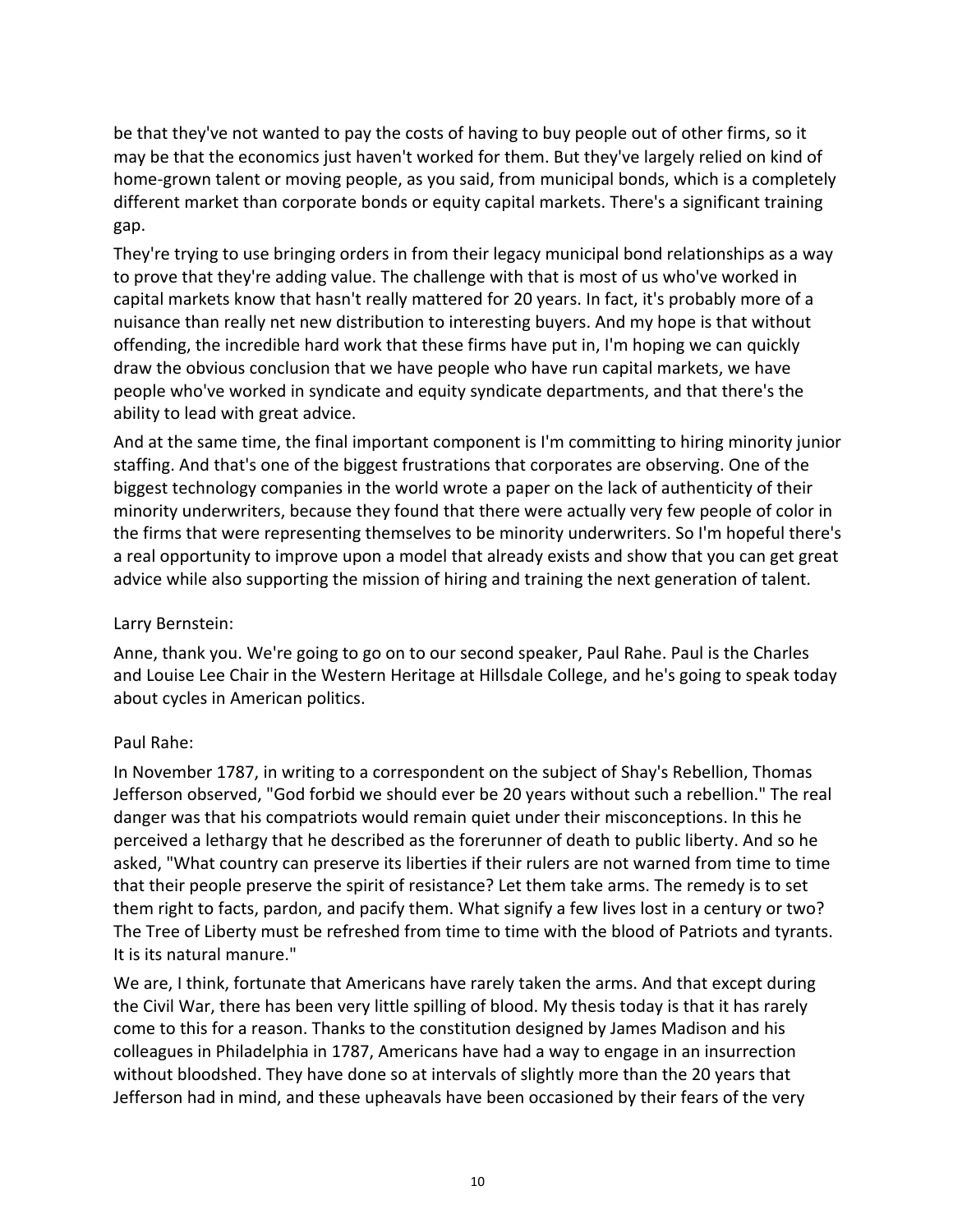thing that Jefferson feared, the emergence of an oligarchy in Washington, DC that renders our federal government unaccountable to the country's people. When were there such insurrections? About once in every 24 years, I call it the 24-year itch.

In 1776 obviously, but that involved bloodshed and did not take place under the constitution designed by James Madison. In 1800 however, 24 years after 1776 if Jefferson himself is to be trusted, with the ouster of the Federalists a revolution took place. In the period from 1824 to 1828 with the movement founded by Andrew Jackson. In the period from 1852 to 1856 when the Whig Party collapsed and the Democratic Party began to fall apart. In 1876 with the end of Reconstruction. In 1896 with William Jennings Bryan's hostile takeover of the Democratic Party. In 1920 with William G Harding's return to normalcy, and the largest Republican landslide in history. In 1946 with the Republican victory in the congressional and senatorial elections. In 1968 when George Wallace won the Democratic Primary in Michigan and shook-up American politics as a third-party candidate. In 1992 when Ross Perot ran as a third-party candidate and shook-up American politics again. And in 2016 when there was a hostile takeover of both of political parties with Donald Trump, who was not a Republican, winning the Republican nomination, and Bernie Sanders, who was not a Democrat, foisting his policies on the Democratic Party.

There is I would submit a rhythm to American politics. Once in every generation there is an anti-oligarchical and largely peaceful insurrection that leads to a reshaping of the American political scene. It ordinarily coincides with the presidential election, and even when the insurrection fails as it did in 1896, in 1968, and in 1992, it has a conserved considerable subsequent impact. I do not mean to say that events do not matter, the Civil War and the Great Depression are the most important events in the history of our Republic. I only mean to say that what I will call the anti-Federalist temper, the sneaking suspicion that the establishment in DC constituting the members of both political parties, are acting in concert to benefit themselves and their friends, runs deep in American politics, and occasions an eruption roughly once in every quarter century. I would also submit that the eruption that took place in 2016 was an especially powerful one, and that we are in for turbulent times as we take in its implications.

In 1787 Jefferson wrote to Abigail Adams and to Madison on this theme. To the first he observed, "The spirit of resistance to government is so valuable on certain occasions that I wish it to be always kept alive. It will often be exercised when wrong, but better so than not to be exercised at all. I like a little rebellion now and then; it is like a storm in the atmosphere." To Madison he remarked that political turbulence is an evil productive of good. "It prevents the degeneracy of government and nourishes a general attention to public affairs. It is a medicine necessary for the sound health of governments."

#### Larry Bernstein:

Let's go back to the 2016 revolution that occurred as you said in both parties. On the Trump side, one of the areas that was this anti-expert, anti-bureaucracy, anti-federal governments at its core, but it doesn't seem like the bureaucracy has been changed by any of that. They are just as powerful in their abilities to continue to run the government. How will this revolution check the bureaucracy? And to what extent was the revolution on the Democratic side, the Bernie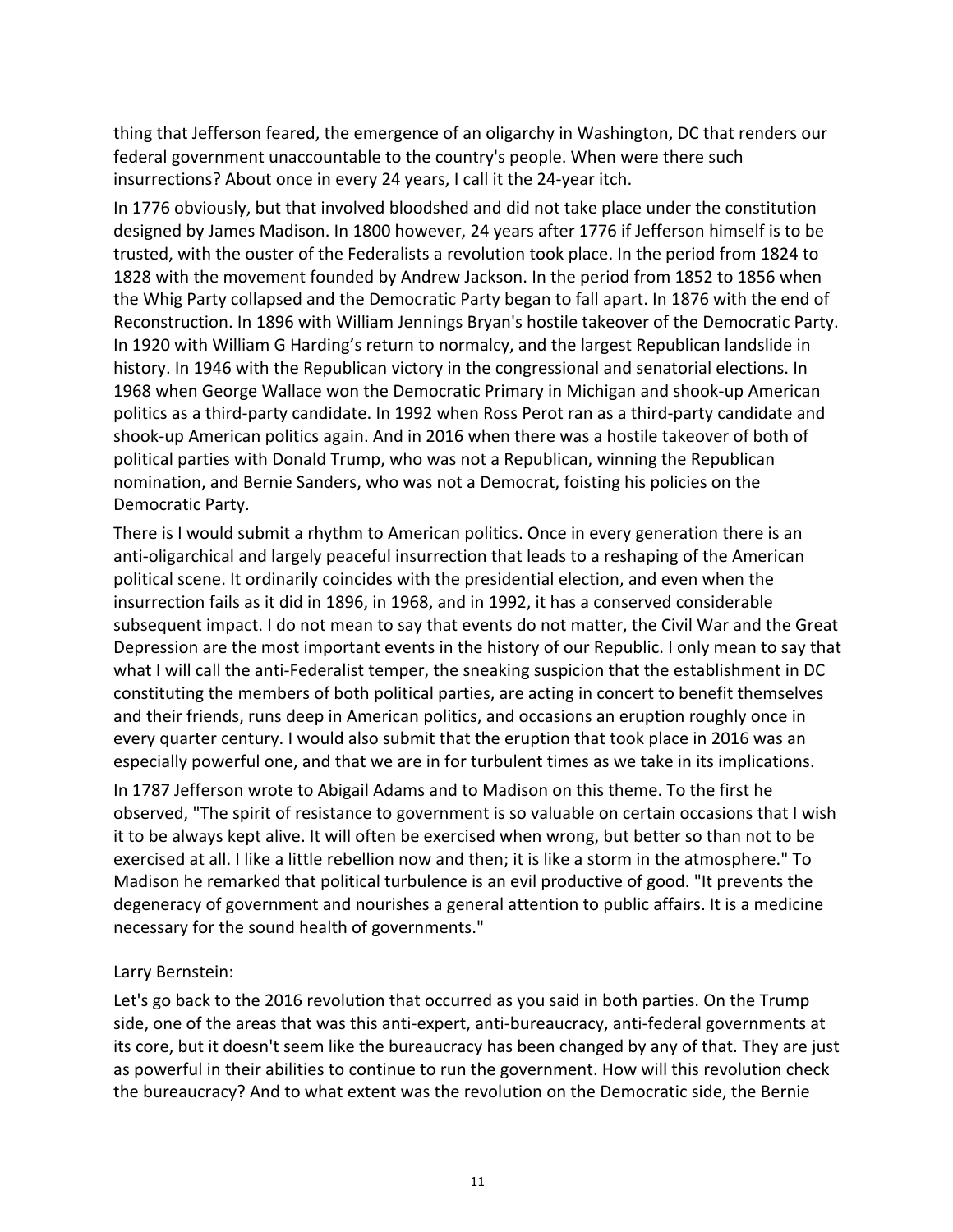Sanders side, was that a pro-bureaucracy, a pro-expert revolution? And so that's where the rubber meets the road, and is that the hostility that we should expect? Is it a bureaucratic battle?

#### Paul Rahe:

Let me start with Sanders because it's the easier question to answer. The effect of what Sanders did was not to throw out the likes of Hillary Clinton and Joe Biden, but to put them in a box where virtually all of their underlings once you get below the cabinet level are people that are as progressive as Bernie Sanders. And the effect of it is a real push for a fairly radical change in American policy, which may or may not go through. But what it did do is it forced the Democratic Party to cater to its left wing in a way that it had not done in previous administration: Jimmy Carter, Bill Clinton, not even Barack Obama.

On the Republican side Trump was defeated by the bureaucracy to a considerable degree, the media elite, the elite within his own party. But that one's not over, and the reason is that he achieved his victory in 2016 by bringing in people to vote, many of whom were not voting previously. And by appealing to a demographic that the Republican Party has ignored for a very long time, which is the working stiff. And my instinct is he has changed the direction the Republican Party will go. Democratic Party has abandoned the working class to a large degree, it is now become the party of people who live in the fanciest zip codes in America. And that abandoned group, which includes many African-Americans and many Hispanics, could easily be picked up, and to some degree was picked up by Trump. Not to a sufficient degree to win him the election. But I think the voting composition of the Republican Party is going to look rather different.

And there are two major effects Trump has had, neoliberal policies are dead. The whole neoliberal globalist agenda has ground to a halt, and there is now a recognition that you need to focus on American citizens who have been nudged out of jobs by the export of American industries. That's one side to it. There's another area in which he affected a decisive change that has been picked up by the Biden Administration, and that has to do with both American economic relations with China, and also with American political relations within China. For 30 years, from the first Bush through Democratic and Republican administrations, we followed a policy towards China that was one of opening up our markets, of encouraging their economic growth, and of bringing them into the liberal world political order. And it is now almost universally recognized by policy makers that that policy was a disaster.

The Obama administration began to think about that, that's what the pivot to Asia was supposed to be about. But it was the Trump administration, largely because he took on the bureaucracy, and I'm thinking of the foreign policy bureaucracy, that was set on a kind of path from the first Bush all the way through Obama, and Trump won that battle. That's going to make a huge difference down the road.

# Larry Bernstein:

When I look at your list of revolutions in American history, your choices seem a little ad hoc. So for example, in the middle of the century you have the Harding landslide in 1920, and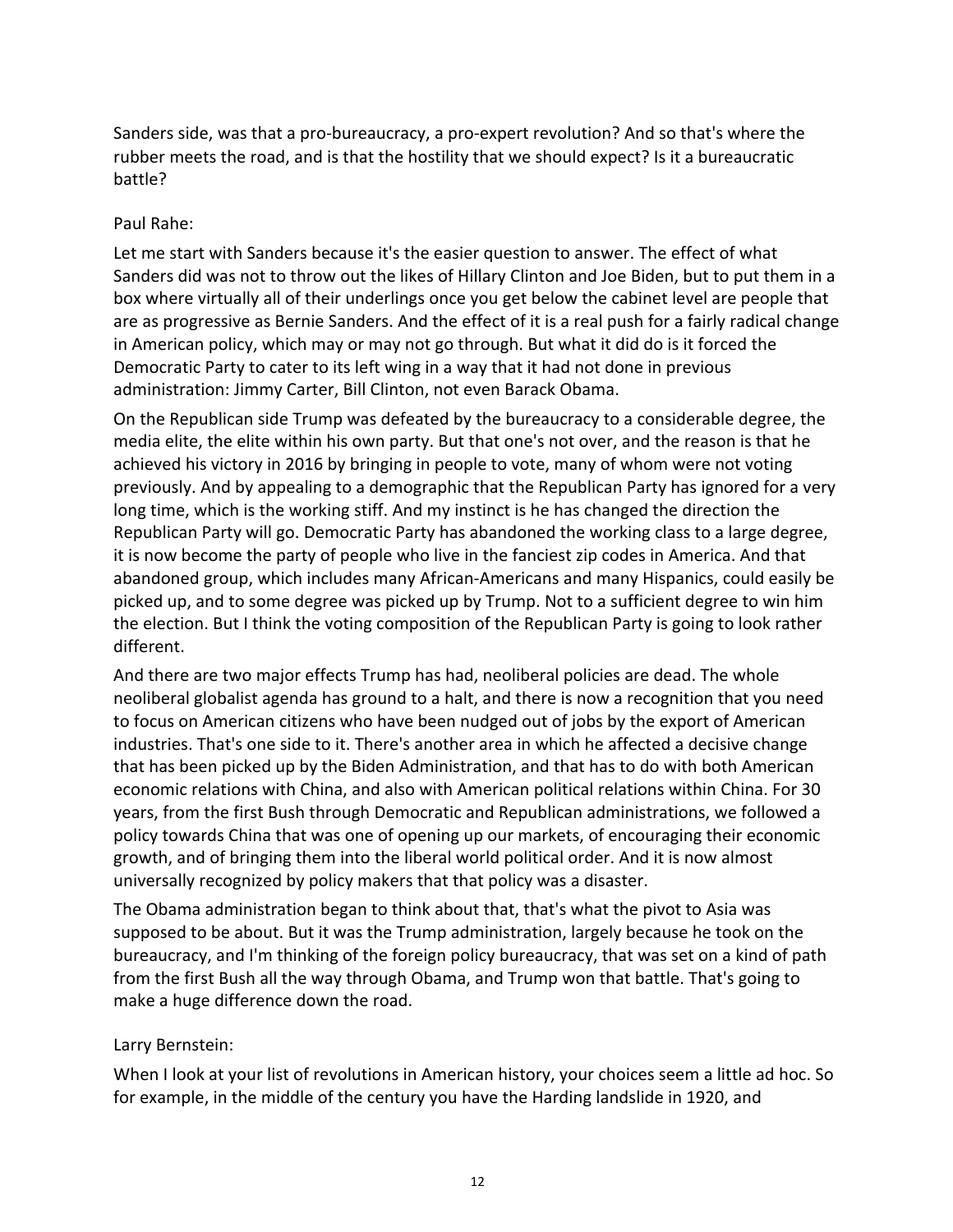Republicans taking back the Congress in 1946. If someone had said to me, what was the most important change in government during that period? I would've thought it would've been the election of 1932 with the land slide of FDR. What he did was he radically changed the role and scope of the federal government, something that the 1920 Harding landside could never have considered, and nothing that the 1946 Republican landslide and the Congress would have stopped. Why do you view these choices that you made as not being ad hoc? Why can't we just say that there's constant change, and tension, and different roles for government, and that a democratic process allows for change in leadership, change in ideas in that battle with the public?

#### Paul Rahe:

Look, I don't deny that events matter. You could have said what you said just about the Great Depression, you could have said about the election of Abraham Lincoln. 1860 is a much more important date than these dates that fit into the rhythm of American politics, and 1932 is. When something big happens, it has a huge impact, but despite that, every so often there is this upheaval and there's a kind of pattern to it. For example, your two examples, 1920 and 1946, both of them involve a kind of rebellion against the administrative state. The Harding election is a rejection of what Woodrow Wilson stood for, both in foreign affairs, but also in domestic affairs. The dry run of the New Deal was under Wilson those last two years, in which the American economy was run out of Washington. Similarly, 1946 had a rather huge impact.

Harry Truman wanted to keep wage and price controls after World War II. And think about the impact of the Taft-Hartley bill on American relations between companies and workers and so forth. Labor is still trying to get the Taft-Hartley bill repealed. So, is it as big a change as 1932? No way. And is the end of reconstruction as in 1876 as big a change as 1860? No way. Events matter more than this rhythm, but the rhythm goes on and the rhythm will have an impact. It will force an adjustment in American politics.

# Larry Bernstein:

Let me go and give you a different example of the same concept. You focused on George Wallace's victory in the Michigan presidential primary. And you also mentioned the success that Ross Perot had as a third-party candidate in 1992. But if someone asked me during that period, what were the two biggest impacts over the period, I would have thought that the election of Ronald Reagan in1980 is a rejection of big government, would be one. And another one would be the huge land slide the Democrats had in 1974 that put an enormously large left-wing class, in the House that made policy throughout 1970s and 1980s. How do you think about why Wallace and Perot and not those other two factors as being real factors of change?

# Paul Rahe:

They were factors of change and look, let me throw something else in: The Great Society. That was New Deal number two. So, lots of other things happen, but when you get something like what George Wallace did, it forces a rethinking and, and it took place. I covered the Wallace campaign. I was a 19-year-old reporter for the Oklahoma Journal, a now defunct newspaper in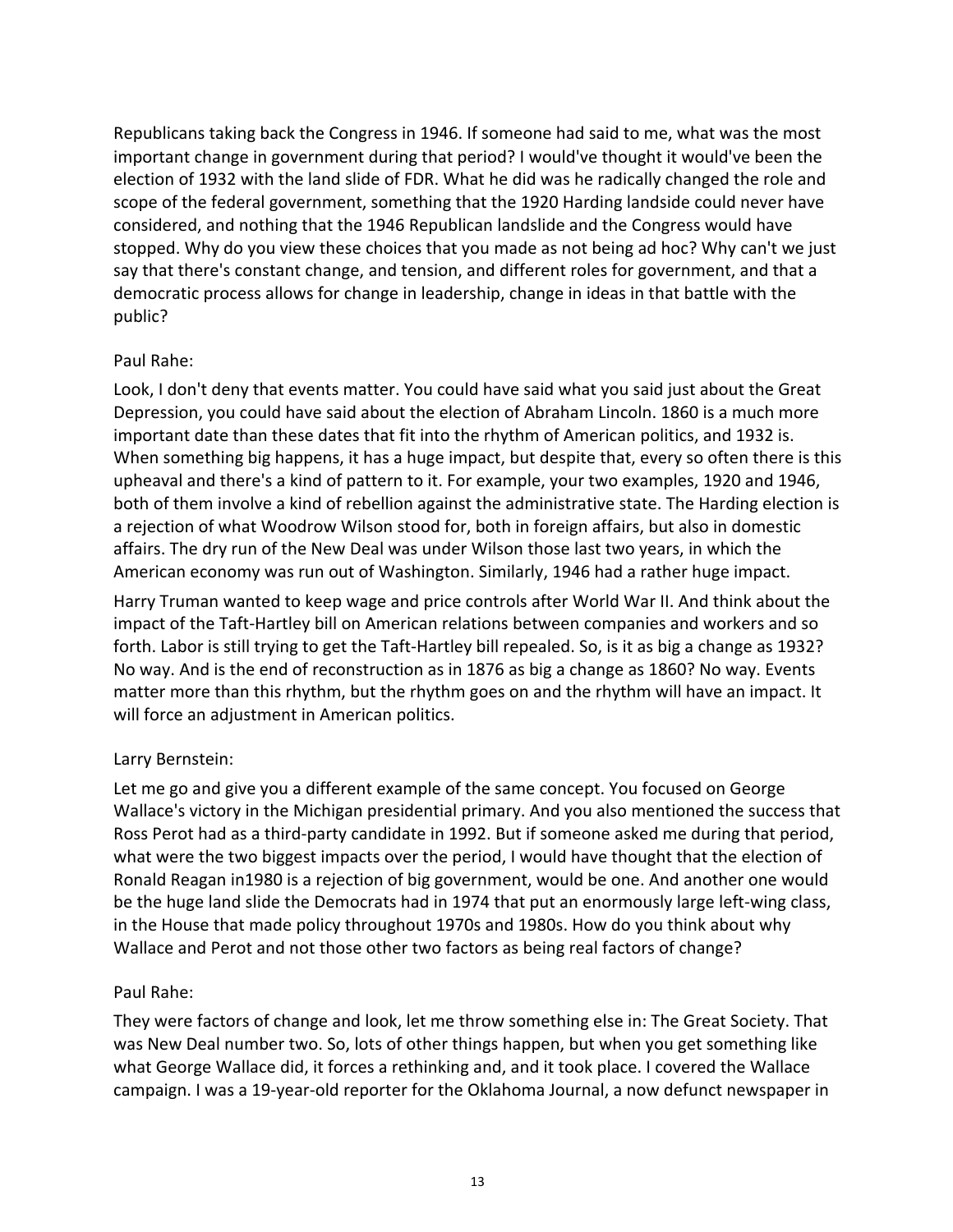Oklahoma City. And I covered that campaign. It was just in the state of Oklahoma. It was absolutely fascinating and he turned out a set of voters that the parties had to adjust to. It was very important for putting Nixon into office, that those voters, largely Democrats left the Democratic Party. In 1992, the Ross Perot phenomenon, I think had to do with the savings and loan scandal. And by and large, that involved Democrats, but it involved also the son of the elder George Bush out in Colorado.

There was a sense in which there was real corruption, and there were grievances that had to be dealt with. And Ross Perot played upon that. And it forced a kind of rethinking, I think had Bill Clinton been elected that year without Ross Perot running in the presidential race, Clinton would have followed very different policies, much more to the left.

# Anne Clarke Wolff:

Given how incredibly polarized our country is, is there any hope that a centrist revolution or a centrist candidate can tackle that or do you think that we're just going to have to continue to go to the extreme polarization before we hit a tipping point?

#### Paul Rahe:

It's a good question. I'm not sure that I have the answer to it. The polarization may continue until somebody wins a big victory. And see, right now, for the last, since say the year 2000, it's been a 50-50 country. Michael Barone is a friend of mine, and I can remember talking with him about this. And he said to me, this was true in the post-civil war period, too, not so much at the presidential level, but at the congressional level. And in those days, Congress really ran the show. And you'd get things moving back and forth and back and forth and he said, the competition becomes extremely bitter in those circumstances because each party thinks they can win. I don't know how this will play out, but I do know that the Republican Party is very likely to change in character in light of the demographic that was brought into the party by Trump.

And the Democratic party is going to have to cope with the Bernie supporters. And they have got to cope with it without going over fully to them, or they're really going to lose. It's a tricky balance to play. That doesn't answer your question, but I don't have an answer to your big question.

# Larry Bernstein:

You talked about a lack of bloodshed. Why has the democratic process or these bloodless revolutions that you've described every 24 years calmed the violence? Why is there a sense of legitimacy to democratic change? Is there a sense of legitimacy because of the constitutional constructs? If we wipe out some of the major balancing acts that our constitution allows with separation of powers, do you think we will tend to move back towards more violent ways to settle disputes?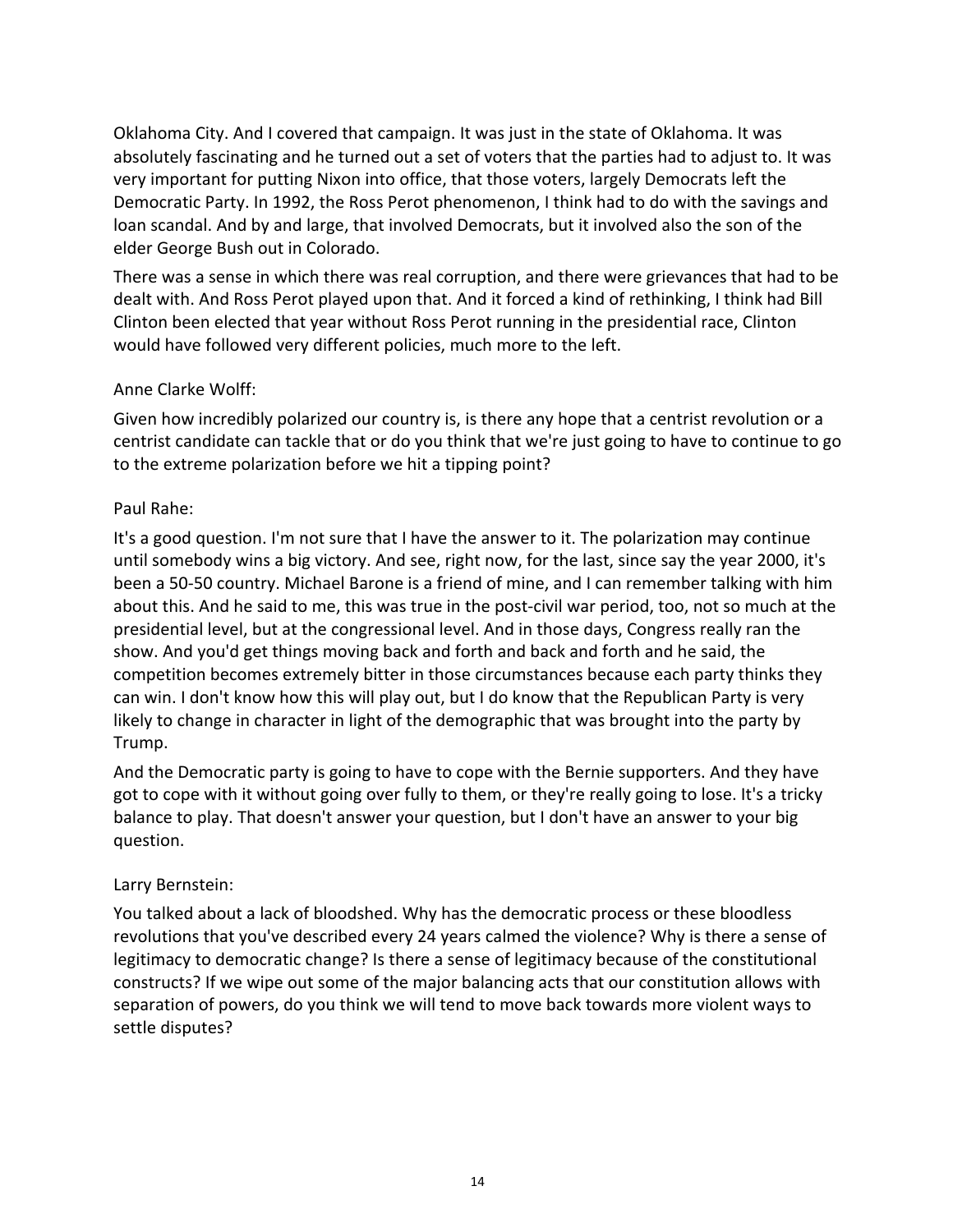# Paul Rahe:

Look, if you eliminate the separation of powers, then what you will have is a kind of dictatorship, a kind of monarchy. And we've seen something like that at the state level, in a lot of the states in response to the coronavirus crisis. And it has generated a great deal of anger and resentment, partly because the many of the regulations seemed arbitrary, partly because the people who handed down the regulations often did not abide themselves by their own regulations. People notice hypocrites like that. The separation of powers has a way of diffusing that, and the importance of the legislative branch, which has been declining in American politics, really ever since Teddy Roosevelt found his bully pulpit, but more in recent years.

The decline in the significance of the legislative branch is not a good thing because it is, especially the House is the most responsive to shifts in public opinion. And that allows a kind of accommodation of the people who are aggrieved. The way the democratic process works is we are asked every four years, shall we execute the guy in office, and we can execute him without bloodshed. It's often focused on him and not on his opponent. You can see that in the 2016 election.

And it allows for a venting of anger, resentment, and so forth, and that venting if it can be channeled in such a way that no permanent damage is done to people, is a very good thing. Behind Jefferson's thinking, by the way and all this is Machiavelli, Machiavelli and his Discourses on Livy was the first figure to say, solidarity is not good for politics. Conflict is good for politics and tumults meaning riots. If your institutions are right, can be an excellent thing. And Jefferson is the heir to Machiavelli in that way. But in a certain sense, electoral politics serves the same function and it allows a redress of grievances without violence and it's crucial that that be a possibility, which is to say that there be frequent elections and that the elections be conducted fairly, that the votes actually get counted.

# Larry Bernstein:

Let me try something. I want to go back to Anne's question for a second. And she was really asking you, when can we have a centrist house, a centrist Senate, and a centrist president. And you just mentioned that these elections are really close, that these are a 50/50 nation, that we could easily see a flip in the Senate or the House in either direction at any moment. Why have the political parties not tried to govern based on the median voter to grab that central place? Why is the Biden administration choosing to govern from the hard left? I don't know if in your opinion, if Trump governed from the hard right or he governed from the center. I think what he may have done is just governed in a way that was inconsistent with previous partisanship. What are your thoughts about why political parties do not govern from the center when you have a voter stock that's very close to the middle?

# Paul Rahe:

One reason is the two parties have gotten to be very good at turning out their basis. And so there has been a tendency to concentrate on turning out your base. And if you can turn out enough of them, then you win. The reach for the center takes place when your base is not enough. Trump's a kind of bad example of this because he stepped on traditional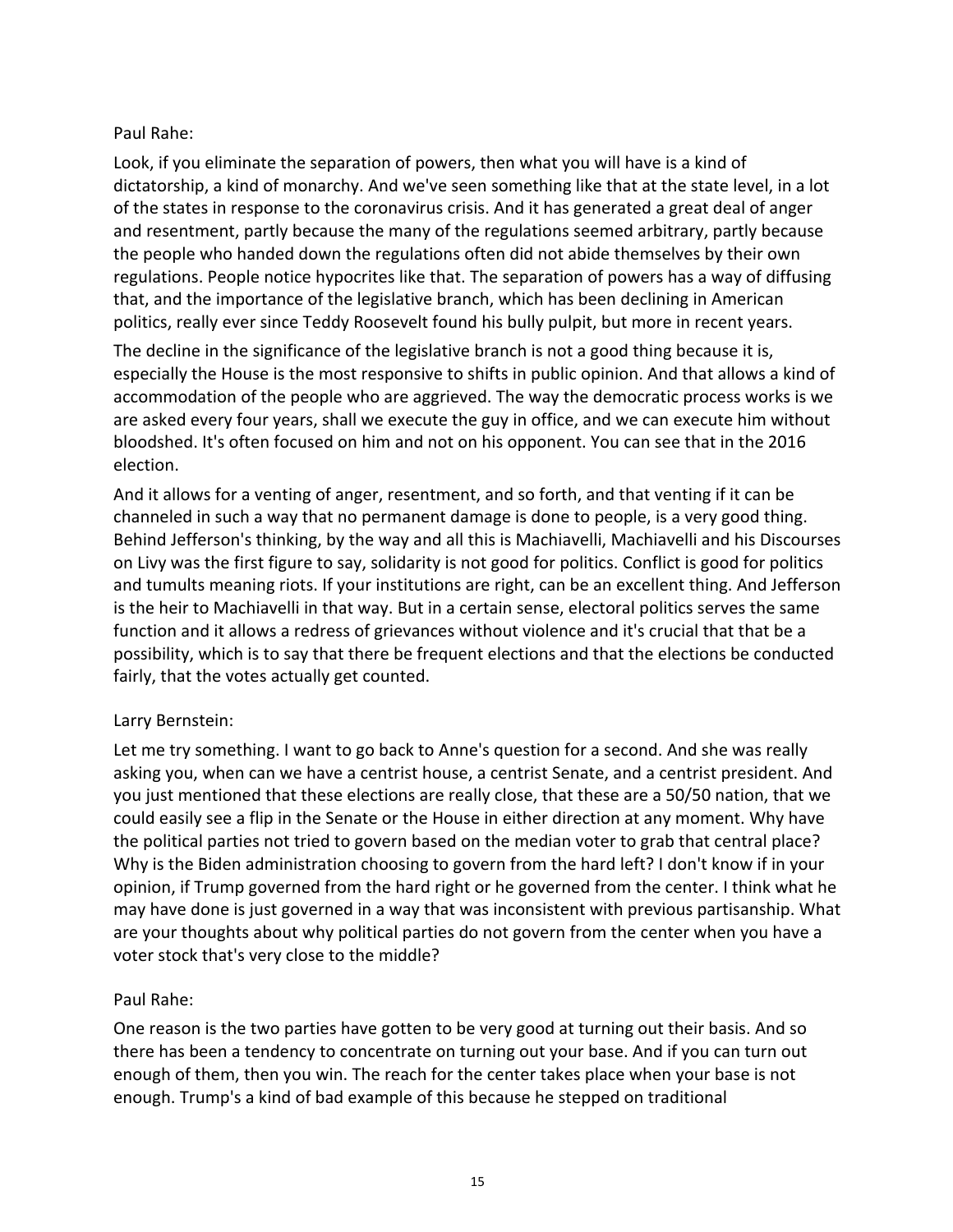Republicanism, just as hard as he stepped on the sort of the Democrats. And he actually brought into the Republican Party policies that on immigration, for example, that the Democrats had once champions. When we had blue collar labor unions on a very large scale, there was within the democratic base, a real suspicion of immigration. And it was shared by African-Americans because their jobs were at stake. The Republicans wanted cheap labor, so they wanted relatively open borders. It was complicated because of course the decision reached in the 1920s to limit immigration was lifted under John Kennedy. But he was kind of emphatically from an immigrant background himself, and that had an awful lot to do with it.

#### Larry Bernstein:

Paul, thank you very much. Our next guest is Lisa Picard. She is the CEO of EQ Office, which is Blackstone's Office Division. She spends her time thinking about where the office market is heading. Lisa, go ahead.

#### Lisa Picard:

If we're going to talk about the future of office, we really have to talk about the future of work, the future of the worker, and then the future of the workplace.

Now, first on work, I think given the pace of technological changes, work is deeply knowledgebased, and in a world where there's repetitious tasks, they'll definitely become more robotic processes to sort of program that algorithm.

The World Economic Forum in 2019 said that 25% of the workforce will be comprised of new roles, and that really over 50% of the existing workforce must grow and advance and upskill themselves. In essence, the workforce must become more flexible, remote and decentralized. And we were already seeing this de-centralization., Now the talent is driving decisions and they were different driving decisions before, but even now with the great attrition that's happening, there's incredible tensions between leadership and talent. And with these acute talent shortages, specifically knowledge workers with digital skills, companies are having to pay more to attract hire, and also pay more for the existing talent.

And really what's happening is that talent seeks leadership, proximity and opportunity. And if that opportunity is less cost housing, or if that opportunity is the potential to grow their career, that's what's really driving a lot of the decisions. Talent is also wanting the fresh start; this is what's leading to the great attrition.

But ultimately, the worker is driven by opportunity. And I think that when we look at what happens with the workplace, what job will the office perform going forward? Leadership they're seeing two functions in the organization; there's the defensive moves and there's the offensive moves. The defensive moves are getting your labor and your workforce to do everything that it already knows how to do. The offensive moves are the things that grow and advance the business, move it down the field. And the offensive moves are incredibly hard to do in isolation, and so, that's what's really creating this tension between leadership and talent. Talent, love the freedom, love the calling the shots and making its own day, with the exception of the younger cohort. The younger cohort is actually seen that they've kind of fallen back behind.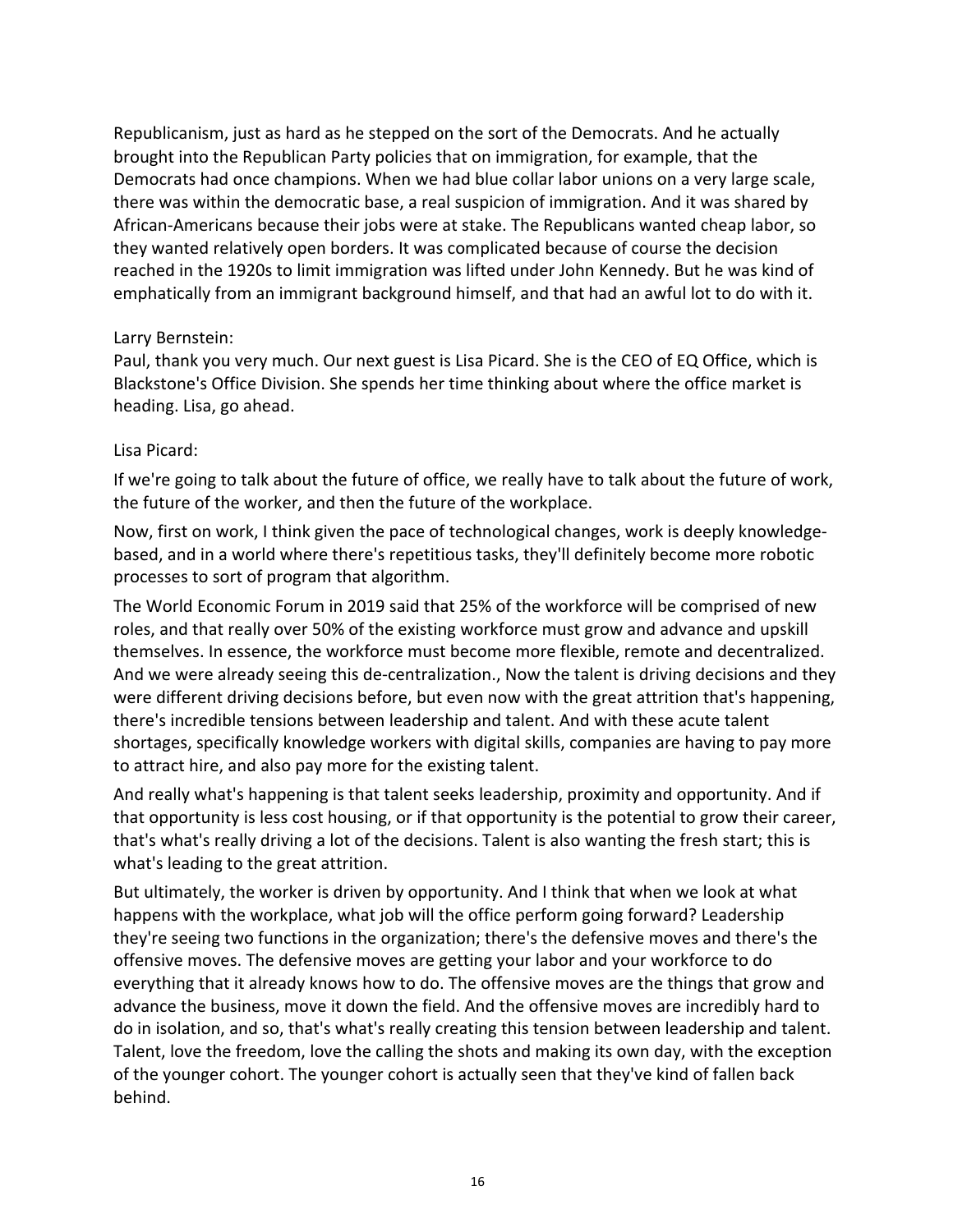And so, given the nature that the work is rapidly changing, that the worker needs to upskill. And now that the workplace is becoming a place that needs to mentor, needs to educate, needs to entertain, needs to rejuvenate on the whole aspect of wellness, what that future of the office has to do is pull people to the office, not push them to the office. Not a dictatorial, "You must be here," but pull them. And I like to think about them in the four CS. The effective workplace offers concentration, offers an ability for collaboration among colleagues, offers community, a place that you feel like you are part of the purpose and belonging. And fourth, it offers convenience; all the things that you can't do at home. And I've been adding a fifth one, control. Giving you control over your environment. And I would probably like to end with just saying from master of yoga, "Difficult to see, always in motion is the future."

# Larry Bernstein:

You said that 25% of work are new roles, and 50% is existing jobs that have to be upskilled. That's right.

# Larry Bernstein:

So, what does that mean? Take any field, describe what that means in context? And how does the office environment fit into upskill?

#### Lisa Picard:

Let's just take a worker at Salesforce who maybe have been in marketing, and realize that the nature and the way in which you reach the customer from a marketing perspective is more the pull than the push. And this employee was sort of skilled in the push, which means, "I'm pushing out messages to you via digital channels," versus working with an influencer network, or working with collaborative companies who actually pull people into selling that product, right? And this worker decides, "You know what, I'm going to upskill and I'm going to figure out how to actually learn coding. And I'm going to learn how to essentially digitally code some of these aspects or algorithms that naturally find buyers through digital networks, as opposed to me writing copy."

I also think that people who do repetitious work, and they're cranking out a product, they may be producing financial models, and it's a very easy job that they can do at home because someone just gives them the assumptions, they plug it in. Or we might offshore that through Upwork, where we're paying somebody 50 cents an hour in India to do that work, right? Just because it's just input and entry.

And just as much as manufacturing jobs got off-shored because that skilled labor could be done cheaply and effectively in places like Asia, we're seeing the knowledge workers becoming a commodity, and particularly people that can provide knowledge work If you're just planning to continually crank out your work, then I think that's problematic.

# Larry Bernstein:

I had a friend of mine who is a commercial real estate broker in Chicago, and pre-COVID, I asked her what type of subleases are out there, what's available. And she told me that basically every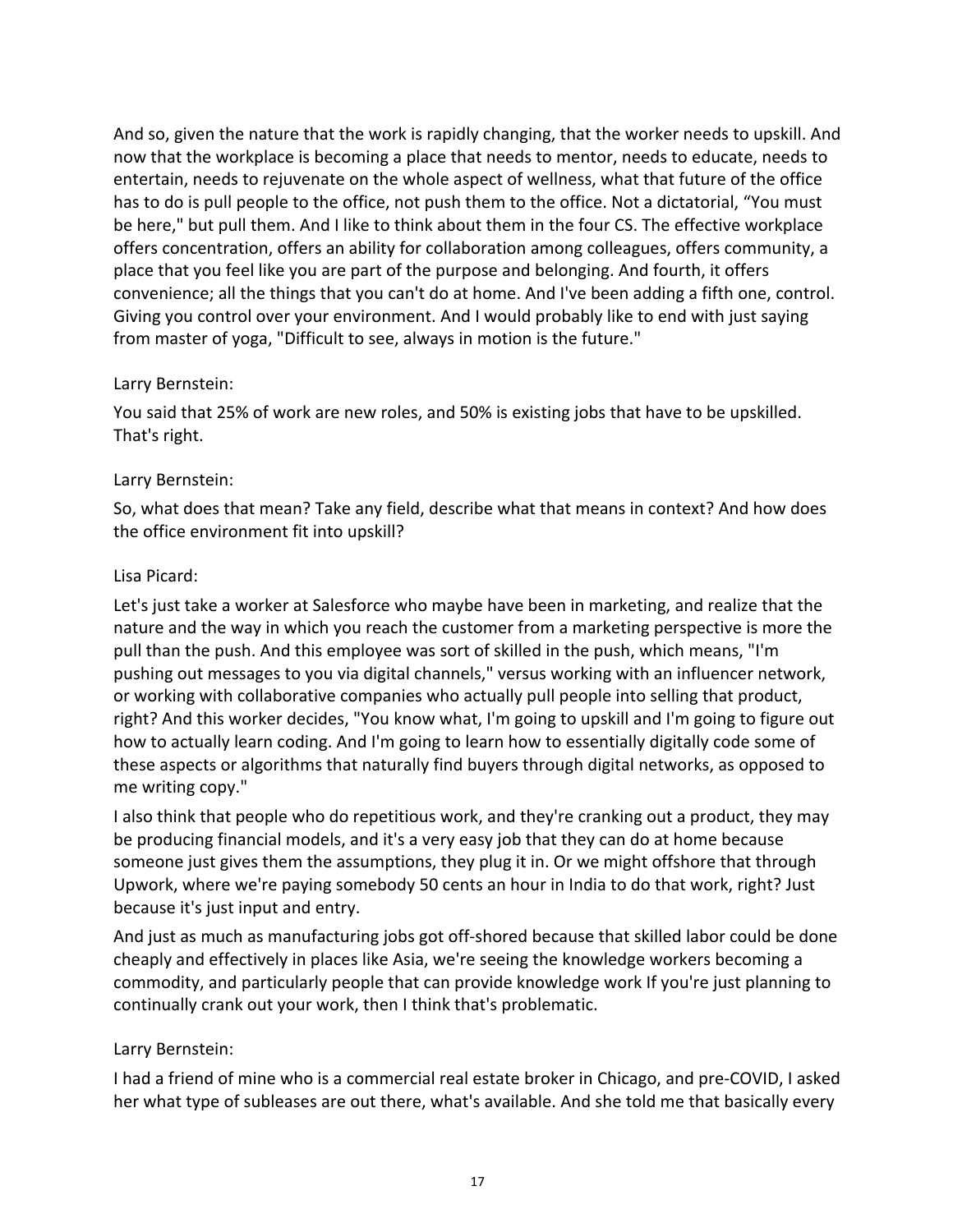law firm in Chicago recognized that they had way too much space. They had an office for everyone. And they're going to this model where an employee that came in could use any office. They could just kind of click and play. And Nicholas Bloom, who was on our show a few months ago, analyzed the future of work. He's a professor at Stanford. He imagined a world where the marketing team might come to the office on Monday and Wednesday, and the technology team might come to the office on Tuesday and Thursday, and Friday, maybe we all get together to talk about firm-wide decisions.

#### Lisa Picard:

And there's a notion of if your organization is siloed and you're still in a hierarchical or traditional machine-based structure, as opposed to an agile network structure, then it's perfectly logical that you would sort of set up the marketing team to show up one day and then each of the silos to show up a particular day. But if you're a networked or an agile organization, you're figuring out the teams, the collaborative teams, and those teams are developing charters for how they want to work and make decisions together. And you'll find that those companies are actually driving different solutions.

I was talking to a CEO one day who was really struggling with the talent that wants to work at home, and some of the talent, the younger talent, that wants to be in the office, because the younger talent all felt like last year, they lost the advancement in their careers. And in fact, a side note to that is that over the last few months we've been interviewing for analysts and senior associates. And when asked why are they leaving their current job, the number one reason why they are saying they're leaving their job is because their manager is not coming into the office. They feel that they're going to miss this opportunity for learning.

I was talking to a technology company in Seattle was going to go with that Hoteling model that you mentioned, that everybody would sort of be able to check out a desk when they arrived, and there was an insane revolt that happened within the organization, largely because there's this logical thing that happens when you give somebody space in an office, they feel a part of the organization.

# Larry Bernstein:

I remember in 2008, when the crisis hit, I spoke to some buddies of mine who worked with a Canadian bank in New York City, and they always assumed they were going to grow. And they had an extra floor just in case for growth. And when everyone said, oh my God, not only do we not need that extra floor, but we have an extra floor to go, it put an enormous pressure on office rents. This is a very vertical supply curve where price is going to collapse if an enormous percentage of the market becomes available. What do you think the needs for office space will be? Will it be down 10, down 20, down 30%, and will it have an incredibly dramatic, negative impact on real estate?

Jane Jacobs talked about what's the implications for B minus, C plus office, is that it needs to be transitioned into residential. Do you see, a tremendous excess of office space and that that office space will be transitioned towards residential in dense urban areas? How do you think about the whole picture?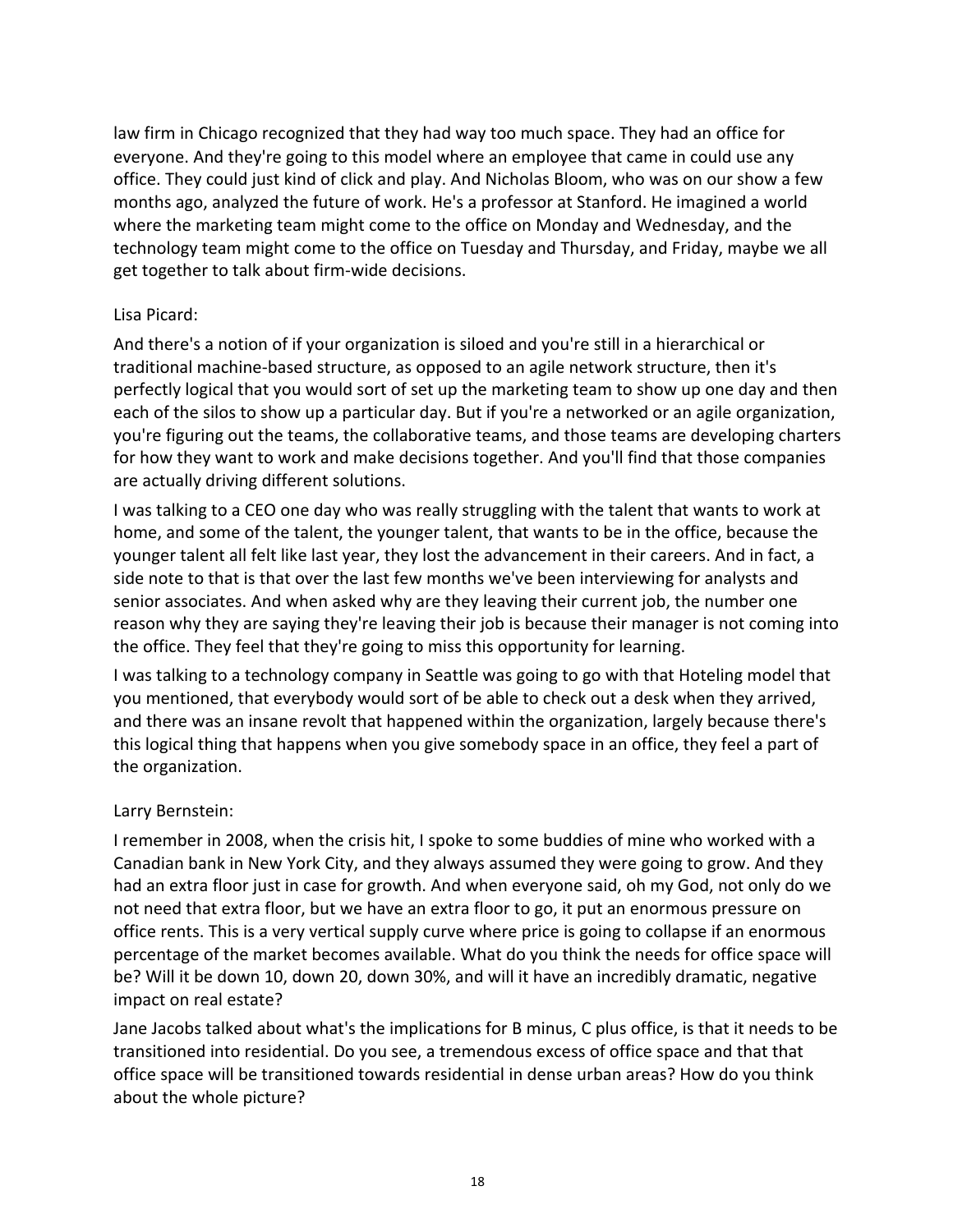#### Lisa Picard:

No, this is a phenomenal question, and it really comes down to supply constrained markets and supply constrained markets that have demand drivers and non-supply constrained markets that don't have demand drivers. And let me give an example of what's really going to happen here is that we have the bifurcation of two kinds of products, right? The human loves new products. And we have new construction, which is always desired and seems to be a panacea for talent attraction, and to get that, companies pay an enormous price to get new construction. And what I mean by an enormous price, they sign 10, 12-year leases. And I don't know what technology company knows how big they're going to be in three years, but certainly over 10 years, they're going to be wrong.

And so typically, to your point, what happens is they plan 10% growth a year. They sign a 10 year lease. They're doubling the size of the space they need day one, then what they need currently. They'll get 2X the space, and this, as to your point, takes down a heck of a lot of space that may end up on the sublease market for a while. Or if they have a good cash position, they just want to control it just in case it is creating pressures.

Then you have everything else, if it's still your father's office building, and it's going to be your father's office building, it's going to be a race to the bottom because the market and the customer is only going to be able to differentiate by price. And if there's a ton of supply in these non-supply constrained markets, or in markets that don't have demand drivers, that don't have really big demand drivers, like DC or Chicago, I think we're seeing demand come back pretty strong in New York right now. But I think it's got a long road to go because there's a lot of products.

But in markets like LA and markets like the Bay Area and markets like Seattle and Boston, there are constraints to supply Things are defined to a particular area, and they have very strong demand drivers. And in those markets, I think you're going to find product will do just fine. In fact, it'll take a little bit of time to absorb some of the stuff, but I don't think you're going to have issues that you saw in Dallas, where some of the product is considered obsolete, and obsolete means that it's been vacant for more than three years.

# Larry Bernstein:

I don't know Dallas, but I'm familiar with New York City a little bit. And you mentioned new product, and the newest of the new product pre-COVID was Hudson Yards was coming online. And there was a lot of excitement. People were planning to move out there. A number of my hedge fund buddies got some space in Hudson Yards and they were totally psyched. And then when COVID hit, not only did Hudson Yards get in trouble, but all the retail and a bunch of the residential properties also really didn't do well. How do you think about the new new, as you think about Hudson Yards and the problems that it has?

#### Lisa Picard:

What's interesting about new products and new markets is it creates an entirely new energy. Even if it doesn't make any sense from a geographic perspective, you talk to any real estate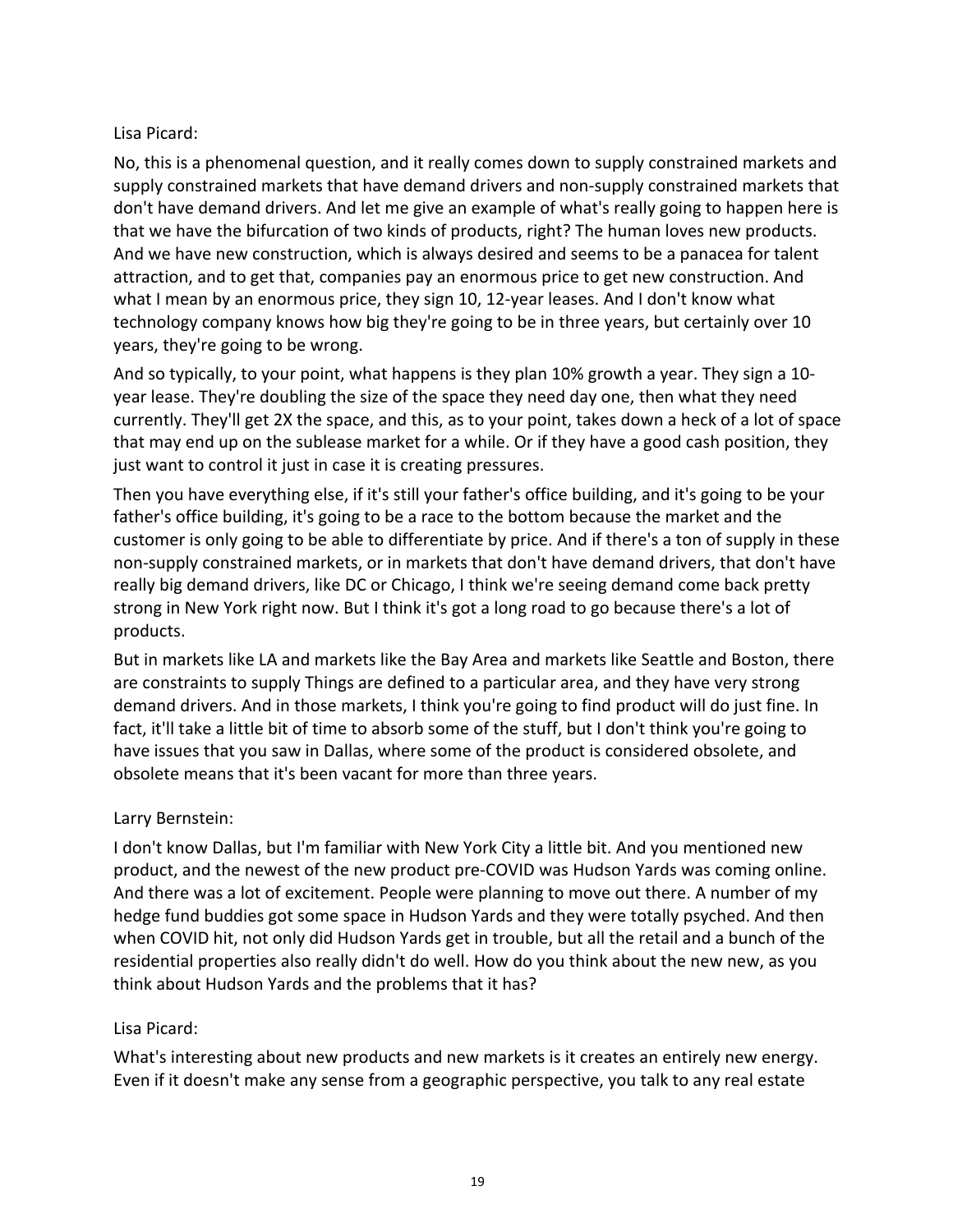person who understands the traditional dynamics in New York and they're like, Hudson Yards, I just don't get it. And I got it just because it's new product, it's the shiny new object.

I think how they do over time really depends if there's infrastructure to support a population to get relatively easy access to that. Fulton Market in Chicago. It was outside the loop. People were like, that's crazy. There's no train that goes over there. Well, there's this thing called Uber, and there's really great food and beverage and amazing environments. And those buildings just keep getting built and built and built in a market that has pretty substantial vacancy. I think you're going to see continued bifurcation of this market, between new products that have high amenities, great ground floors and energies, that really feel that you're a part of the community.

# Larry Bernstein:

Fulton Market started as a food and beverage mecca. Where did this come from? Oh my God, this place is fantastic. And then office kind of went to the new food and beverage place.

Is that kind of a different way of thinking about it? This is not if you build it, they will come, but we built food and beverage, and then office said, oh my God, we've got to be next to that because that's where the fun is. Is that how-

# Lisa Picard:

Well, yeah, and that's where talent wants to be. Talent wants to be near the cool stuff. And if you can highlight to people on your HR tour, look at all these cool restaurants and places you can be, and you can hang out with your colleagues, people start to envision their lifestyle. Now, keep in mind, work is a lifestyle now. It's not a place that I clock in at 8:00 and clock out at 5:00. These are people that are part of my community, and so I want to know what's a part of my community. And so much so that this ground floor experience and environment is so much a part of how we curate office buildings now.

# Larry Bernstein:

Brooklyn. When I was a young man, Citi put out that tower in the middle of Brooklyn, and it was sort of like, God, is anyone going to go out there? And now we have a whole host of young people living there with cool hotels, cool restaurants.

But I haven't seen a lot of office being built in Brooklyn. Would you think that Brooklyn is going to become a new office mecca or is it going to remain just primarily residential, retail?

# Lisa Picard:

Here's the interesting thing about office and the way in which companies pursue office space. Jobs follow people. People don't necessarily follow jobs unless it's like I've always wanted to work for Tesla and I go follow them to Austin, Texas. But for the most part, jobs are going to that location so they can capture that talent.

If you think about Brooklyn and my access to talent, how do I get Brooklynites? I mean, downtown is sort of like the centroid for getting Brooklynites and also people in New Jersey and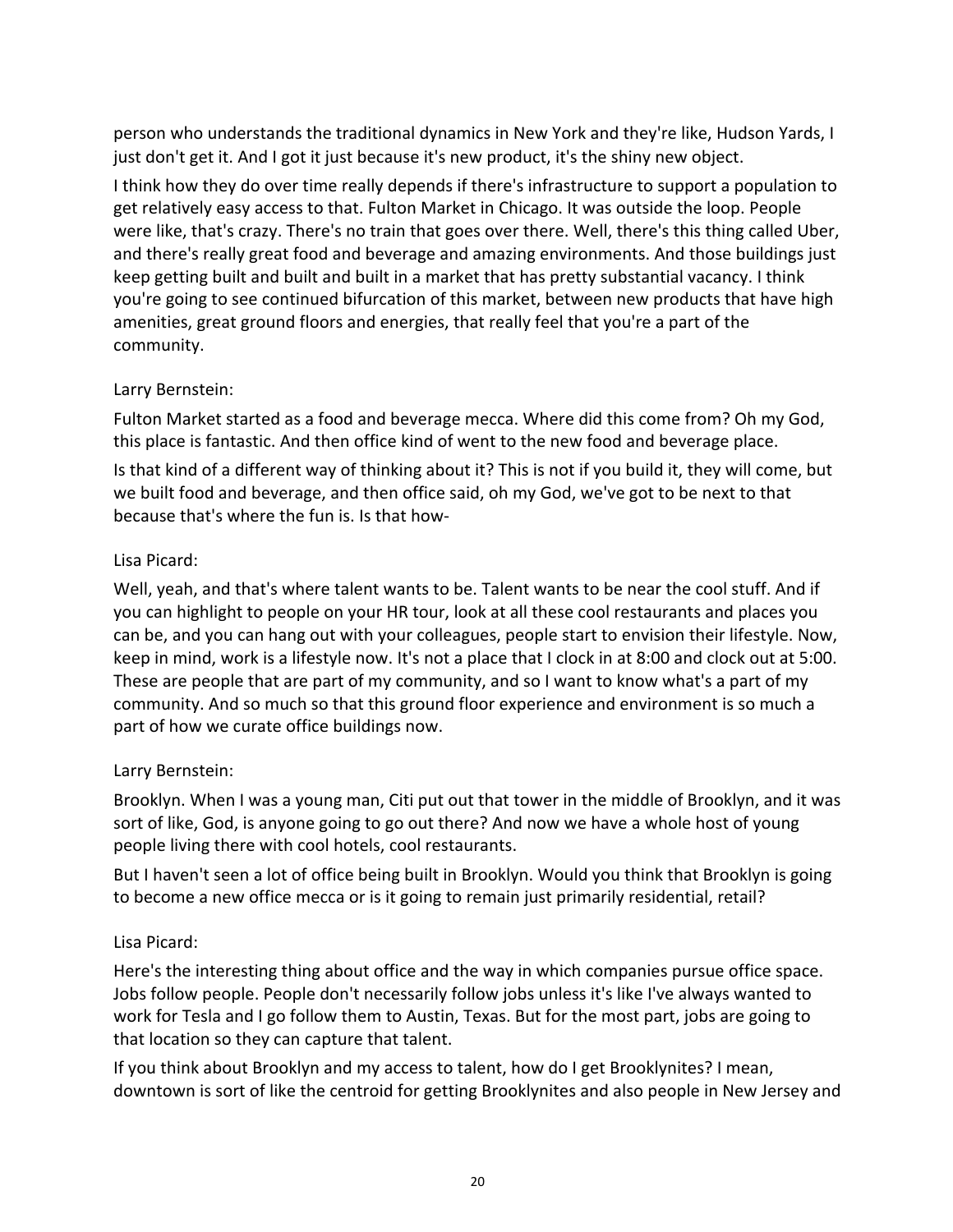people further up Manhattan. And I think that the challenge with putting office in Brooklyn is that it's not the centroid of talent. You can access Brooklyn talent by being in downtown, but you can't access talent elsewhere when you're in Brooklyn.

#### Larry Bernstein:

Yeah. It's pretty limited to Brooklyn only because of the transportation problem.

Lisa Picard:

That's right.

# Larry Bernstein:

Well, that was why it was interesting what you mentioned with Fulton Market, which is not very transportation-friendly. The Metra station's not bad, but the rest of it isn't really designed to go that area.

But you said, oh, but what about Uber? Uber can solve that. Uber can't solve a lot of things. What COVID did with traffic has been non-existent, but traffic's going to come back with a vengeance. And when it does, it's going to limit where we're working.

So how do you think about the transportation nexus as being the critical variable for where are you going to build your new office buildings?

# Lisa Picard:

It's a phenomenal point. And going back to the Fulton Market example, I think the thing that really shifted in and was the vote of confidence is when McDonald's moved their headquarters in from the suburbs into the Fulton Market neighborhoods. Because they were deliberately going after... They couldn't hire young people. And as soon as they went into Fulton Market, they were able to hire a ton of young people who wanted to work in that market.

And they realized that McDonald's was a different company because it had totally shifted from the suburbs and moved into the city.

But I think your comment about transportation and access is really going to be key.

When I look at a market, we'll say, like Austin, which was the only market that actually had job growth during 2020, office employment growth in 2020. Austin that has had unbelievable growth and has absolutely no infrastructure to support transit except the car. This is going to be a really interesting experiment.

# Larry Bernstein:

I feel like there's a ton of uncertainty. And you opened with what's so incredible about the new building is they're able to lock people down for ten-year leases.

Do you think the long-term lease is a thing of the past or is that something you can still persuade? Or is it fear of the unknown sublease market and the unknown employment market for them? But unknown future for them is so high that they may not wish to enter term leases.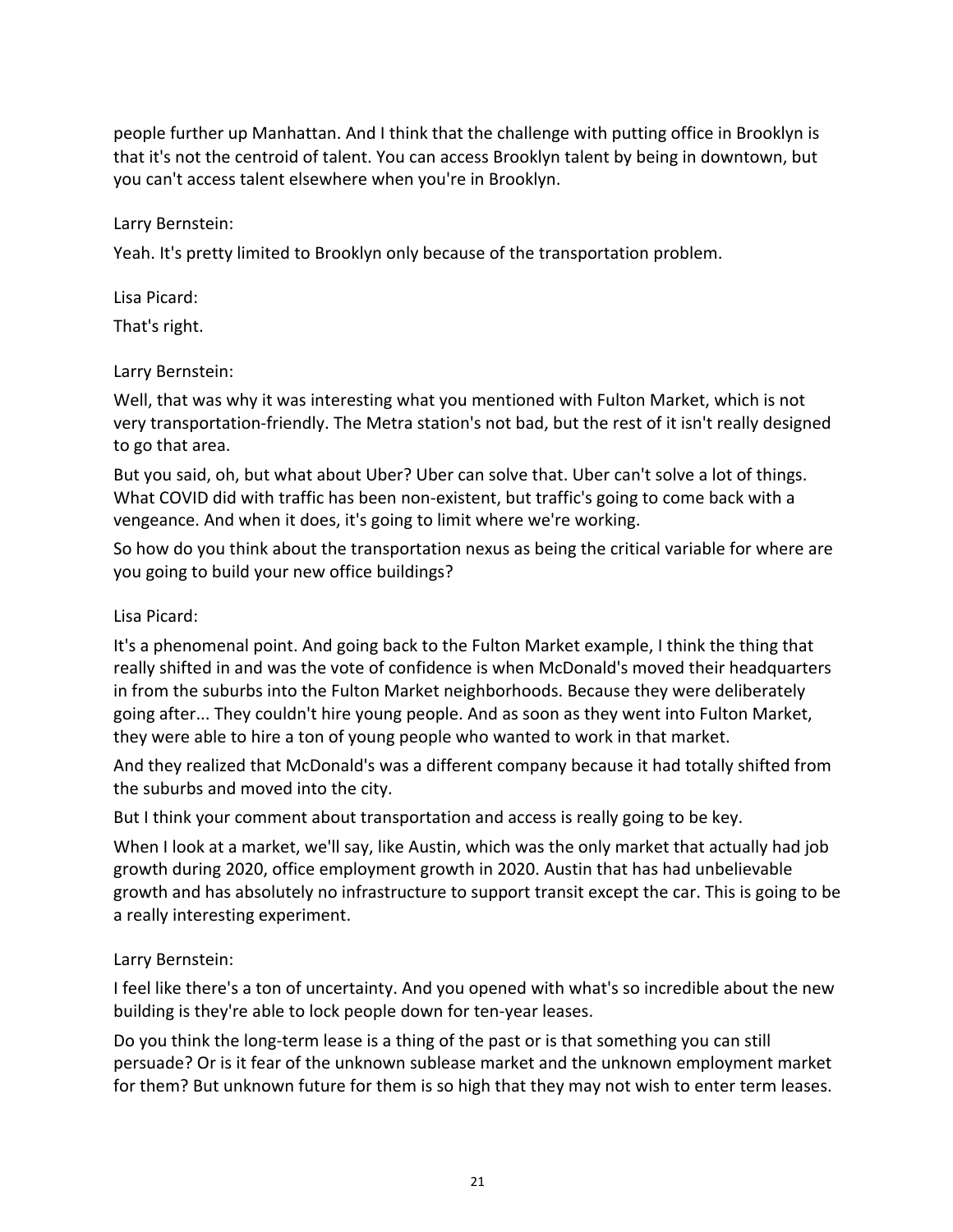# Lisa Picard:

Yeah, exactly my point of the bifurcation of the market. You're only going to enter the longterm lease to essentially engage in new construction. Because then the quantity of supply of new construction is so finite. And to get it, you're willing to commit huge resources and swallow a big pill.

And what's happening in the office industry is the lease has gotten shorter and shorter and the retention rates smaller and smaller. And in essence, the landlords have to do more to create a stickiness and a higher service level.

#### Larry Bernstein:

Pre-COVID, WeWorks was the phenomena. They took down a crazy amount of space. In every market, they were the number one guy. And they offered a product, to get rid of term, and in exchange, we're going to jam you in tighter than you ever thought was possible in an office environment. And not just with people you work with, but strangers. Now in a period of COVID, that seems insane.

#### Lisa Picard:

I think the concept that was there was actually allowing sort of a much more flexible lease strategy. A lot of the WeWork practices were in essence buying top line revenue to essentially obviously reach their revenue targets, and many of the things weren't sustainable. They structured a lot of things that had duration matching issues between long-term leases and buying really short-term deals. But I think the model in and of itself, a high service level model with a really good digital layer that gives companies a purview as to usage. There are operators in the space who've really figured out the model and they're in it for the long game.

# Larry Bernstein:

You started the conversation by saying, "Look, it's about collaboration and getting pulled to work." If Nicholas Bloom is right, where we need to meet at the office to talk about and collaborate about certain things on a very flexible schedule, is that Regus space where they can offer conference rooms and digital technology in a very easy way, is that going to dominate and allow for multiple firms to work in shared spaces? Is that our future?

#### Lisa Picard:

I think you're going to see the hotelification of the office market. They're going to see a variety of different products that suit different needs. A lot of people don't like the Regus model. They don't like the aesthetics. They don't like the vibe. They'll go pursue a different hotel brand, one that they do like. Many owners are getting into the space and figuring out ways of which they can parse out the space and also provide a product for the market that the marketplace wants. But I do think what's interesting today is that the legacy way of building out space, the legacy way of procuring space, of hiring a broker, procuring your space a year from now and basically it takes six months to build it out with all the requirements that cities have and the construction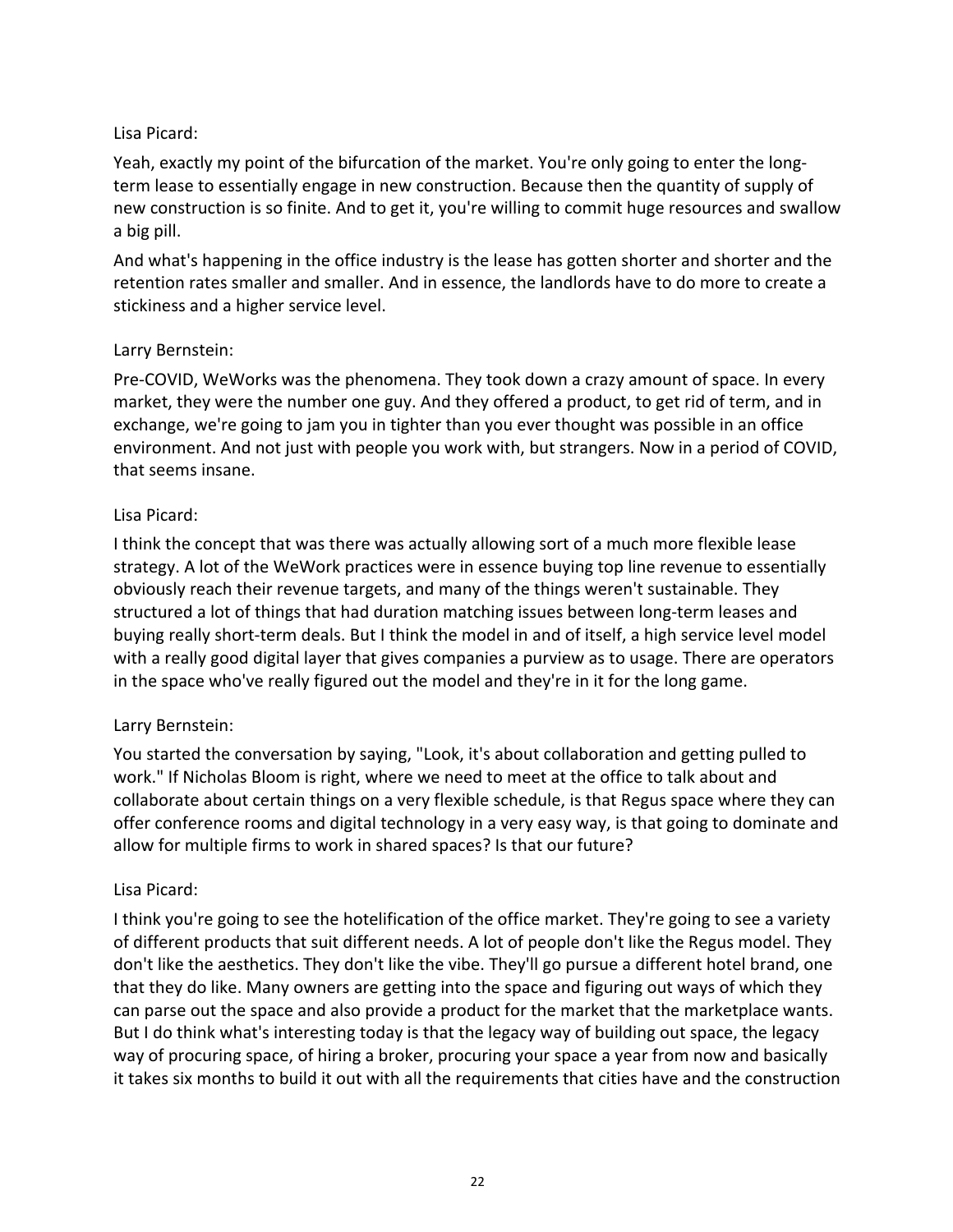processes, that most people when they're out in the market and they need space, they realize they need it today and they can't wait a year to get it.

#### Larry Bernstein:

I went to a shared space in London pre-COVID, and I went to visit a friend of mine. He was in some space, but it was weird. There was no window and it was packed. It was very dense office. It was, "Okay, we got to hang out. What are we going to do?" We went downstairs and they were offering beer and it was like a party going on in the office, which was kind of complicated. I said, "This is ridiculous. I can't work here. Let's just go to a restaurant and order some food and talk."

Is that really what young people want?

# Lisa Picard:

I like to think about how did you learn? When I was in college, I had a laptop that lasted like about maybe 35 minutes, and then I had to find a plug and plug in, and so that really drove me to learn how to work in a dorm room. Then, the next generation really had mobile devices that lasted much longer and they could work from a Starbucks and they could work on top of rooftops and they'd learn to work in cafes because it was sort of a unique space that they felt like they could see and be seen. What happened is the whole generation of next workplace to attract the millennials looked like Starbucks cafes because that's how that workforce learned how to do projects and collaborate on assignments.

I think if you want to look at the future of work, look at how kids are learning today. Will that learning truly be decentralized and distributed? Will it be fully online content? Will kids truly learn that way? And I think the reason why you're seeing all of these bars and cafes and things of that nature that are brought into fancy new workplaces is because they're attracting people from college and say, "Hey, look, this is just like college for you. It's like you never left."

# Larry Bernstein:

I usually end our show with a note of optimism. What are you optimistic about in the office market?

# Lisa Picard:

I think what I'm optimistic about in the office market is that I think there's a whole new revolution of unique workspaces that truly allow humanity to thrive. What we're seeing is this integration of a lot of wellness aspects and a lot of concern of making sure humans can perform and perform at their best level. If that's bringing in natural light, if that's bringing in spaces that allow a little R&R, if it's bringing in medical services or dental services so that there's this aspect of convenience, I think the workplace is not going to be about seeing the human as a machine, but actually seeing the human as a living organism that that needs care, quite honestly. Then, I think all of us can do our best work.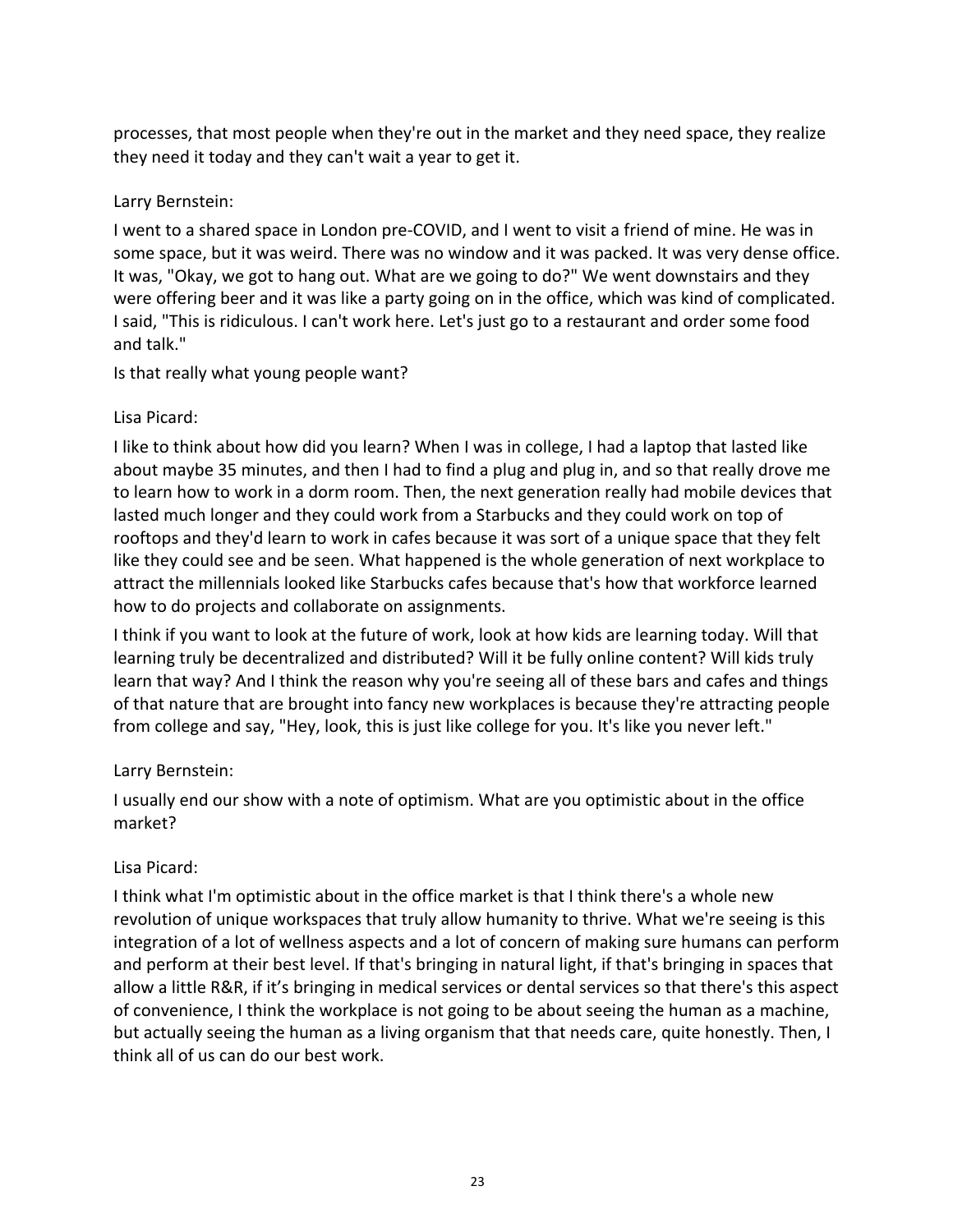#### Larry Bernstein:

Dean Adler, when I asked him about the future of office, he mentioned getting access to fresh air. He imagined that new construction would have balconies, would have the ability to engage with the outside. Is fresh air... goes back to that wellness point you're making?

#### Lisa Picard:

Yeah, it's a big deal. It's a big deal. If you think about it like humans as machines, we sort of put them in assembly line or cubicles, in the Dilbert style. If we look at humans as things that need to have light and air to thrive, a lot of companies, the tech companies actually have requirements if you're building them a new building, they have to have a certain frequency of open windows or windows that can open. These are even in high rises. Decks and rooftops and access to the outdoors become key leasing features. We're looking at spaces across our portfolio that we can begin to open up, not at just the ground plane, but other levels of the building, because these become really treasured amenities and really create differentiation in your product.

Larry Bernstein: I want to ask Anne for what you are optimistic about?

#### Anne Clarke Wolfe:

I loved hearing Lisa's presentation because it highlights that the generation behind us is changing work and what started out as a movement about ESG and will provide a revolution about how to get advice. I am optimistic if we listen to young women and minorities who have a clear perspective for the world should look like, then the world will be a better place.

#### Paul Rahe:

I am very optimistic about medicine. It seems to be that the Corona virus did enormous harm and I am not sure the lockdowns did much good. But the work done on the vaccine is a turning point in terms of manufacturing vaccines and that real good will come from this.

#### Larry Bernstein:

I think it was amazing how the hospitals and doctors experimented to treat successfully patients with Covid.

# Paul Rahe:

Going back to the future of work. There will be more working at home and less business travel and these changes will do lots of good. I am less optimistic about the Cold War with China and that adversary is much more formidable and I don't know how this will work out.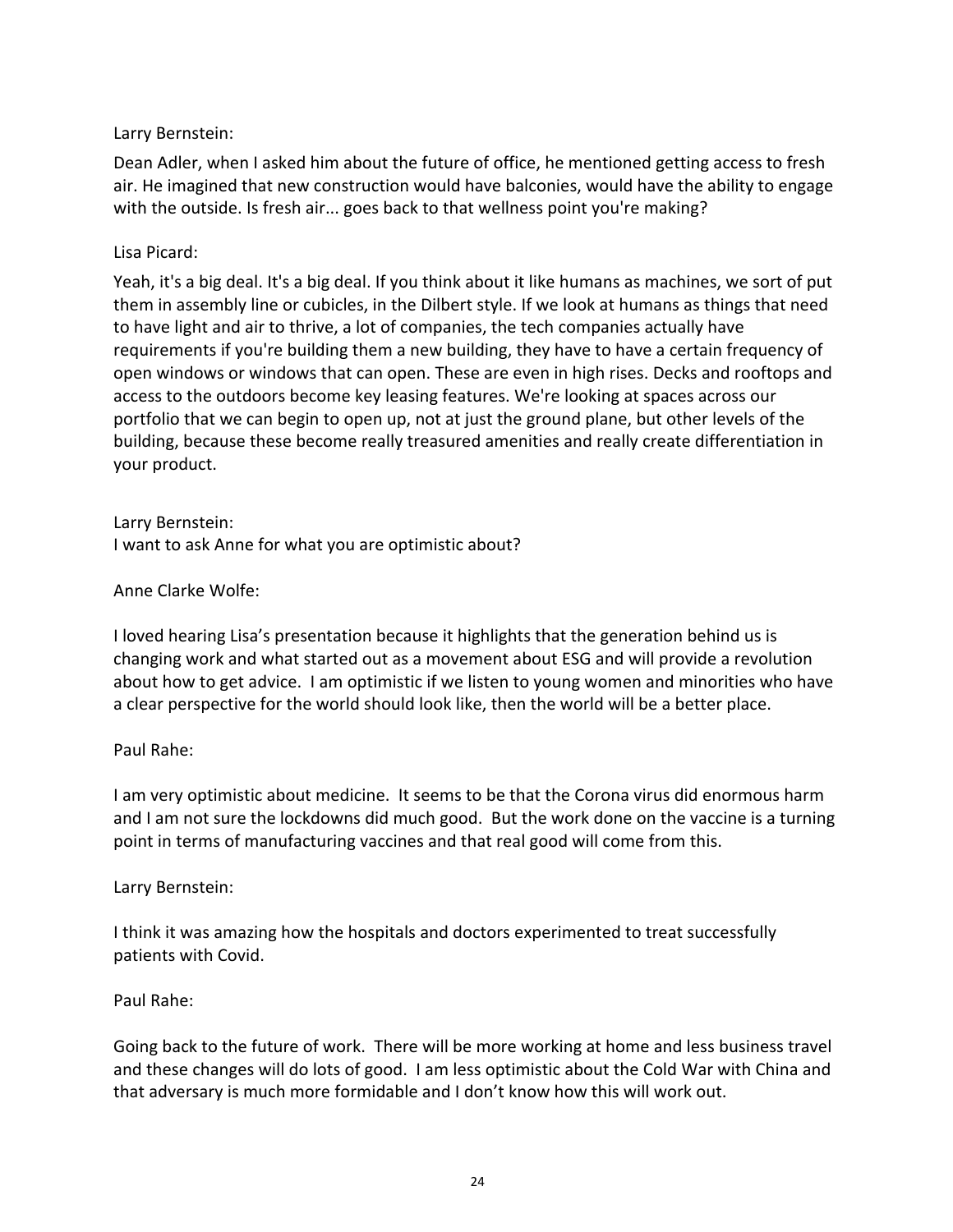#### Susan Saltzstein:

I am optimistic about what Anne had to say about a Women run Investment bank. I was surprised and pleased by how we discovered that we can work from home and that we could be very productive in a new environment that wasn't in a box or a cubicle. I think our world will become more inclusive without being exclusive.

#### Larry Bernstein:

That ends today's session. I want to make a plug for next week's episode.

Our first speaker will be Robert Pondiscio who you met previously on What Happens Next when he spoke about The Success Academy. Next week he will speak about his work on Critical Race Theory. He opens his essay in the current issue of Commentary noting that Critical Race Theory took over in two ways: first gradually and then suddenly. Robert will speak about how teachers, either individually or in grade level teams, decide for themselves what gets put in front of children with little if any oversight from the principal or the school board. I think you will find this discussion to be particularly controversial.

Our second speaker is a leading authority on golf strategy. Scott Fawcett has revolutionized how Golf pros play tournaments. Scott has quantitatively analyzed shot selection in terms of relative risk and reward. Scott's logic and his results are radically changing the sport for both good players as well as golf professionals. I think his insights have implications beyond golf as his methods applies to all sports and other dynamic games like your business.

Our final speaker will be Wharton Marketing Professor Jonah Berger. I met Jonah when I took his course offered by The Teaching Company entitled How Ideas Spread. Jonah has a new book called Catalyst that helps explain why certain marketing strategies are most effective. Marketing plans that do not persuade by argument but instead encourage you to make up your own mind to use the product are more effective. Jonah is a highly engaging speaker and I am sure this is going to be a superb presentation.

If you are interested in listening to a replay of today's What Happens Next program or any of our previous episodes or wish to read a transcript, you can find them on our website Whathappensnextin6minutes.com. Replays are also available on Apple Podcasts, Podbean and Spotify.

Please check out our new social media outlet on Twitter at Whathappensin6. We want to engage our audience and hear your views. I want to create a community that learns together.